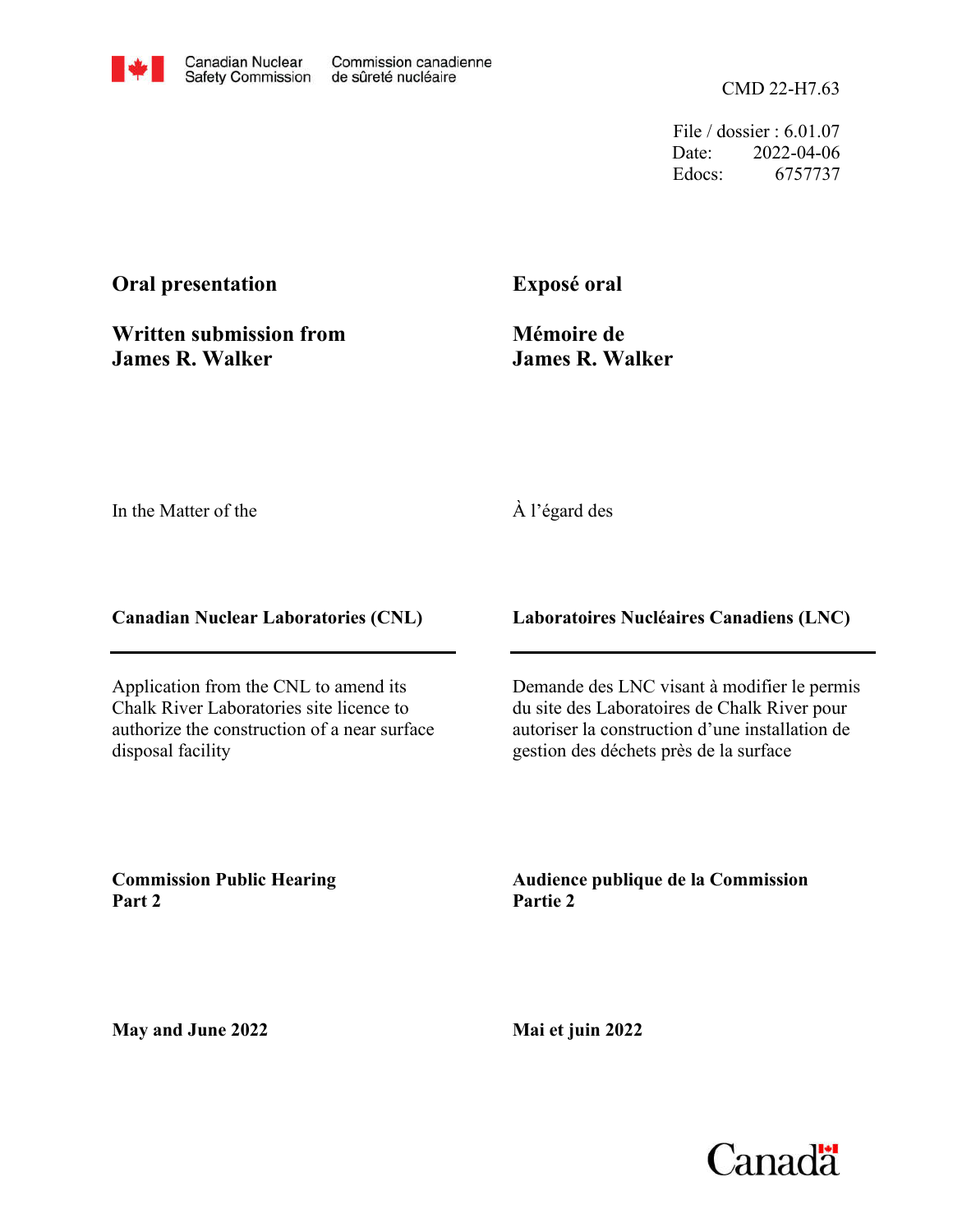## Intervention with respect to Canadian Nuclear Laboratories' application to amend its Chalk River Laboratories site licence to authorize the construction of a near surface disposal facility Dr J.R. Walker

Page 1 of 19

Thank you for the opportunity to provide an intervention with respect to Canadian Nuclear Laboratories' application to amend its Chalk River Laboratories site licence to authorize the construction of a near surface disposal facility. This intervention concerns the long-term safety case.

## **Executive Summary**

Radioactive waste is hazardous and must be kept isolated to ensure that humans and non-human biota are not exposed to unacceptable levels of radiation.

Canada has been storing radioactive waste since the 1940s. The cost of operating these radioactive waste storage facilities is not trivial — facilities must be constructed, maintained, remediated, and must be kept secure. In addition, regulatory and other societal oversight is required. The future costs associated with these human interactions (often referred to as *institutional controls*) represents a significant financial liability. If storage facilities are to be operated "in perpetuity" then the financial liability associated with the waste storage is extremely large.

A solution to the safety, cost, and liability dilemma associated with storage facilities is to construct appropriate disposal facilities. Disposal facilities are designed such that, at some point in the foreseeable future, the safety of humans and non-human biota is no longer dependant upon human intervention (maintenance, remediation, security, societal and regulatory controls, etc). At that point, the disposal of the waste has occurred, no further costs are incurred, and the financial liability is extinguished.

High level waste (HLW) has levels of activity concentration high enough to generate significant heat by radioactive decay and/or may contain large amounts of long-lived radionuclides. Disposal in deep, stable geological formations, usually several hundred metres or more below the surface, is the generally recognized option for disposal of HLW. The geosphere barrier serves to isolate humans and non-human biota from the radiological hazard over the very long time period that it will take for the radionuclides in the waste to decay to a level where they no longer represent an unacceptable risk. This is the concept being pursued by the Nuclear Waste Management Organization to dispose of Canada's used nuclear fuel.

Intermediate level waste (ILW) has, in general, a lower activity concentration than HLW and requires little or no provision for heat dissipation during its storage and disposal. However, because of its content, particularly of long lived radionuclides, it requires a greater degree of containment and isolation than that provided by near surface disposal. ILW may contain long lived radionuclides, in particular, alpha emitting radionuclides, that will not decay to a level of activity concentration acceptable for near surface disposal during the time for which institutional controls can be relied upon. Therefore, waste in this class requires underground disposal at depths of the order of tens of metres to a few hundred metres. This is the concept that Ontario Power Generation pursued to dispose of its low-level and intermediate-level waste in its proposed Deep Geologic Repository.

Low level waste (LLW) is above clearance levels, but with limited amounts of long lived radionuclides. Such waste requires robust isolation and containment for periods up to a few hundred years and is suitable for disposal in engineered near surface facilities. The concept of the use of a near surface disposal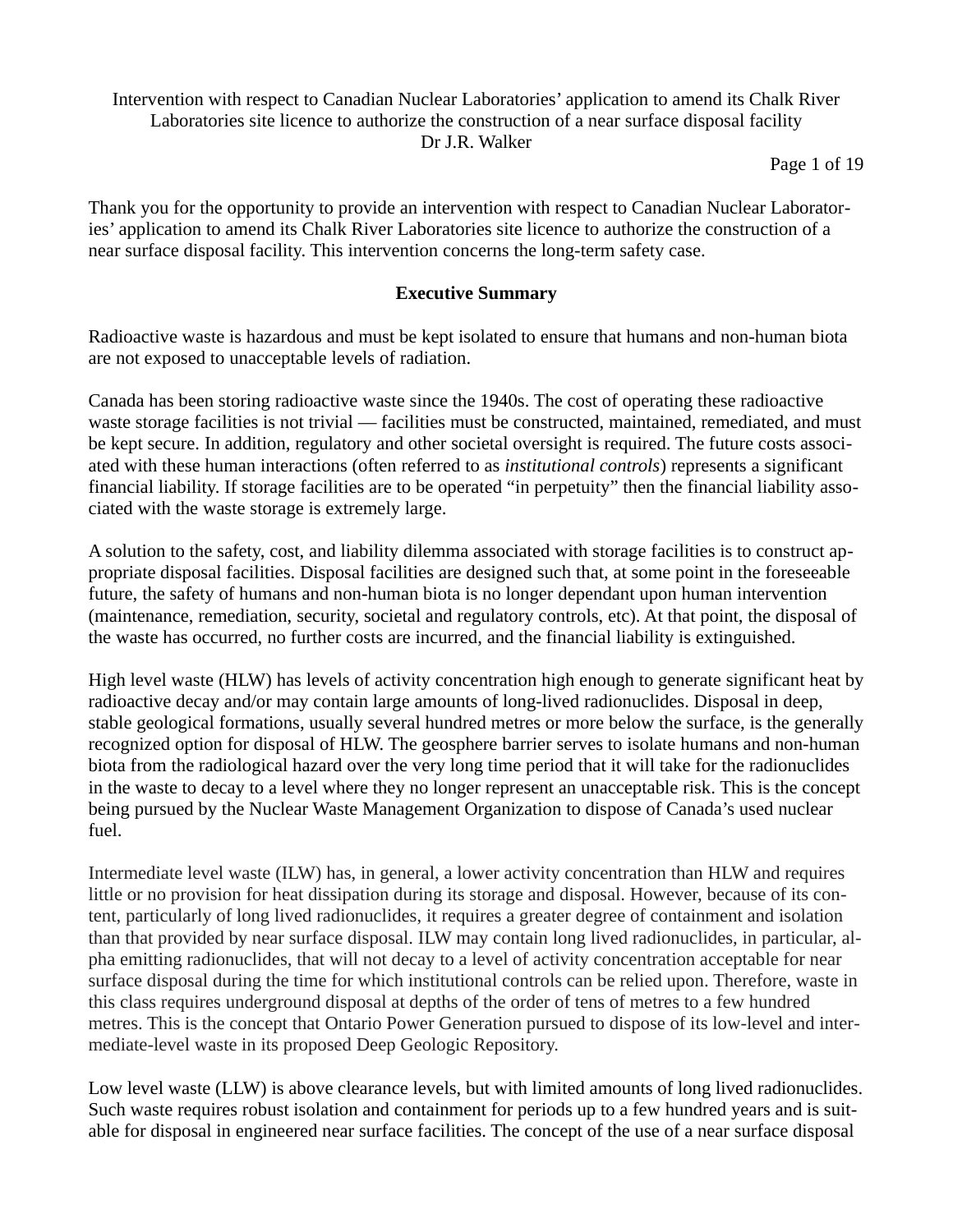#### Dr J.R. Walker Page 2 of 19 Intervention re CNL's proposed NSDF

facility requires that the inventory of radionuclides emplaced in the near surface facility is carefully controlled so that at the end of the isolation and containment period (generally taken to be 300 years), the radionuclides emplaced in the facility will have decayed to a level where they no longer represent an unacceptable risk to humans and non-human biota. At that point, the material can be released from regulatory control, all other human interventions related to the disposal facility can cease, and the material can be abandoned. Hence, at that point (the end of the *Institutional Control Period*), the disposal of the waste has occurred, no further costs are incurred, and the financial liability is extinguished.

Canadian Nuclear Laboratories (CNL) has submitted an application for the construction of a near surface disposal facility for low level radioactive waste.

Unfortunately, CNL's proposal does not represent a disposal facility for low level radioactive waste, since:

- i) the proposal is for an Engineered Containment Mound comprising a large and unverified quantity of low-level and intermediate-level radioactive waste;
- ii) due to the failure to control and verify the inventory of radioactive waste emplaced, to ensure safety, the Engineered Containment Mound will require active management (security, maintenance, remediation, etc.) into the far distant future (in effect, "in perpetuity"); and
- iii) the failure to control and verify the radioactive inventory prevents the financial liability from being extinguished, since disposal of the radioactive waste does not occur in the foreseeable future. The cost of the active management of the Engineered Containment Mound into the far distant future will continue to be a burden on the public purse and represents a very large longterm liability.

CNSC Staff note that their review of CNL's application has been informed by a number of Safety Standards of the International Atomic Energy Agency (IAEA) relating to the near surface disposal of radioactive waste. It is a matter of some curiosity, therefore, that CNSC Staff were not seized of the IAEA's requirement to verify the radioactive content of waste to be emplaced in a disposal facility. Similarly, it is surprising that CNSC Staff were not seized of the IAEA's prohibition on the reliance on institutional controls for extended periods of time to ensure the safety of a disposal facility.

While a disposal facility for Chalk River's low level radioactive waste is necessary, it should also comply with international safety standards.

It is an understatement to say that this proposal compares unfavourably with near surface disposal facilities in other middle-income and high-income economies such as Bulgaria, France, and Spain, for example:

<https://www.enresa.es/eng/index/activities-and-projects/el-cabril> ; <https://international.andra.fr/operational-facilities/csa-aube-disposal-facility>; and [http://dprao.bg/images/Annex\\_1\\_NTS\\_EIA\\_NDF\\_EN.pdf](http://dprao.bg/images/Annex_1_NTS_EIA_NDF_EN.pdf) .

It is clear from these international examples that compliant near surface disposal facilities can be successfully designed, built, and operated.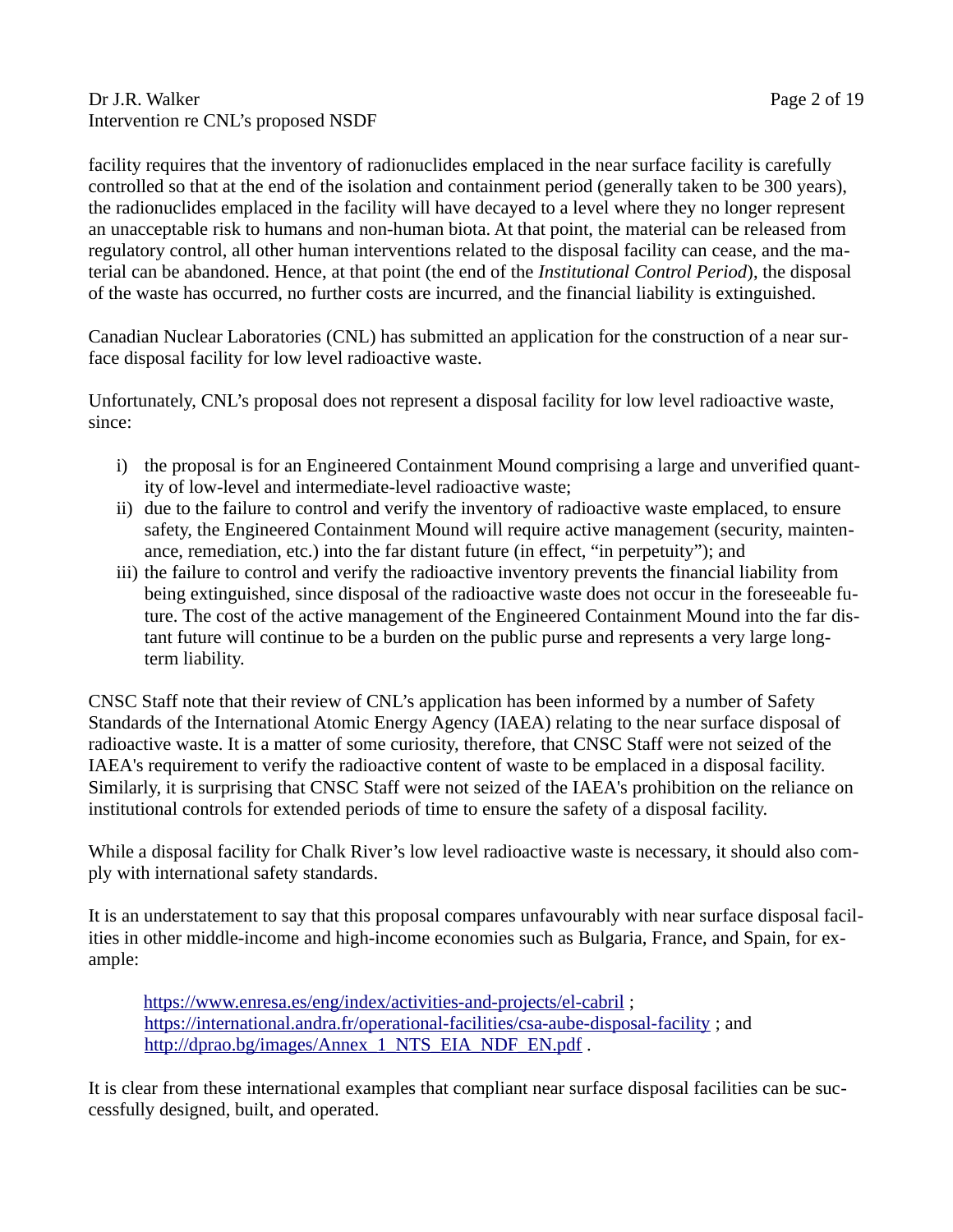#### Dr J.R. Walker Page 3 of 19 Intervention re CNL's proposed NSDF

On the face of the documents provided, there is no justification for approval of the proposed Engineered Containment Mound until the deficiencies are corrected. Given that Commission Staff have recommended approval of CNL's proposal, it would be unusual for the Commission to decline approval for the proposal.

Nevertheless, approval of this proposal may cause both Canadians and our international partners to question Canada's ability to safely manage our nuclear program and our radioactive wastes.

It is vital for Canada's reputation that our first low level waste disposal facility withstand comparison to those successfully built and operated by our international partners.

## **1.0 Introduction**

Radioactive waste is hazardous and must be kept isolated to ensure that humans and non-human biota are not exposed to unacceptable levels of radiation.

Canada has been storing radioactive waste since the 1940s. The cost of operating these radioactive waste storage facilities is not trivial — facilities must be constructed, maintained, remediated, and must be kept secure. In addition, regulatory and other societal oversight is required. The future costs associated with these human interactions (often referred to as *institutional controls*) represents a significant financial liability. If storage facilities are to be operated "in perpetuity" then the financial liability associated with the waste storage is extremely large.

A solution to the safety, cost, and liability dilemma associated with storage facilities is to construct appropriate disposal facilities. Disposal facilities are designed such that, at some point in the foreseeable future, the safety of humans and non-human biota is no longer dependant upon human intervention (maintenance, remediation, security, societal and regulatory controls, etc). At that point, the disposal of the waste has occurred, no further costs are incurred, and the financial liability is extinguished.

High level waste (HLW) [1] has levels of activity concentration high enough to generate significant heat by radioactive decay and/or may contain large amounts of long-lived radionuclides. Disposal in deep, stable geological formations, usually several hundred metres or more below the surface, is the generally recognized option for disposal of HLW. The geosphere barrier serves to isolate humans and non-human biota from the radiological hazard over the very long time period that it will take for the radionuclides in the waste to decay to a level where they no longer represent an unacceptable risk. This is the concept being pursued by the Nuclear Waste Management Organization to dispose of Canada's used nuclear fuel.

Intermediate level waste (ILW) [1] has, in general, a lower activity concentration than HLW and requires little or no provision for heat dissipation during its storage and disposal. However, because of its content, particularly of long lived radionuclides, it requires a greater degree of containment and isolation than that provided by near surface disposal. ILW may contain long lived radionuclides, in particular, alpha emitting radionuclides, that will not decay to a level of activity concentration acceptable for near surface disposal during the time for which institutional controls can be relied upon. Therefore, waste in this class requires underground disposal at depths of the order of tens of metres to a few hun-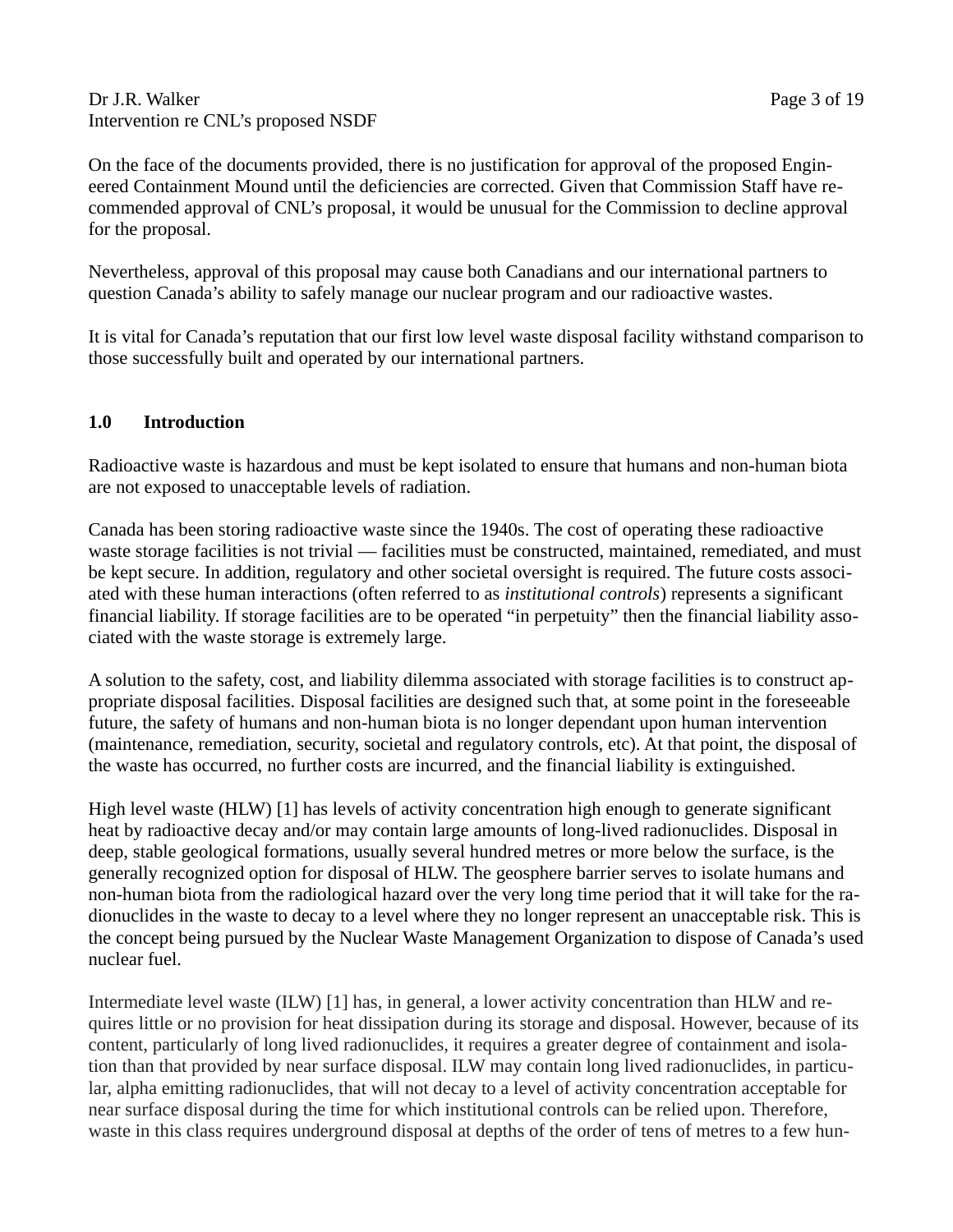#### Dr J.R. Walker Page 4 of 19 Intervention re CNL's proposed NSDF

dred metres. This is the concept that Ontario Power Generation pursued to dispose of its low-level and intermediate-level waste in its proposed Deep Geologic Repository.

Low level waste (LLW) [1] is above clearance levels, but with limited amounts of long lived radionuclides. Such waste requires robust isolation and containment for periods up to a few hundred years and is suitable for disposal in engineered near surface facilities. The concept of the use of a near surface disposal facility requires that the inventory of radionuclides emplaced in the near surface facility is carefully controlled so that at the end of the isolation and containment period (generally taken to be 300 years), the radionuclides emplaced in the facility will have decayed to a level where they no longer represent an unacceptable risk to humans and non-human biota. At that future point, the material can be released from regulatory control, all other human interventions related to the disposal facility can cease, and the material can be abandoned. Hence, at that point (the end of the *Institutional Control Period*), the disposal of the waste has occurred, no further costs are incurred, and the financial liability is extinguished.

Canadian Nuclear Laboratories (CNL) has submitted an application for the construction of a near surface disposal facility for low level radioactive waste [2]. The proposed facility is described in two Commission Member Documents prepared for a Public Hearing of the Canadian Nuclear Safety Commission (CNSC) [3, 4] and supporting documentation.

Given that the *raison d'être* for a radioactive waste disposal facility is to release the radioactive waste from regulatory and other institutional controls at a foreseeable point in the future, it is helpful to review the tolerance of radiation risks and the associated regulation of radiation exposures from materials that are under regulatory control and also from materials that are released from regulatory control.

## **2.0 Risk Tolerance and Radiation Exposure Regulation**

## 2.1 Risk Tolerance

Humans, generally, do not consider actions or situations to be acceptable if the consequences of the action or situation are perceived to be particularly negative. However, humans will often accept a risk from an action or situation if the perceived benefit from the action or situation outweighs the perceived risk.

For example, a number of people are killed every year in traffic accidents. Nonetheless, the use motor vehicles is permitted since the personal and societal benefits from the use of motor vehicles are perceived to outweigh the risks.

However, some behaviours involving motor vehicles are prohibited, for example, street racing, because the risk is deemed to be unacceptably high.

The "normal" use of motor vehicles is regulated to reduce the risk as much as possible while allowing the benefits of motor vehicle use to be retained, for example, by the imposition of speed limits, compulsory use of headlights, seat belts, etc.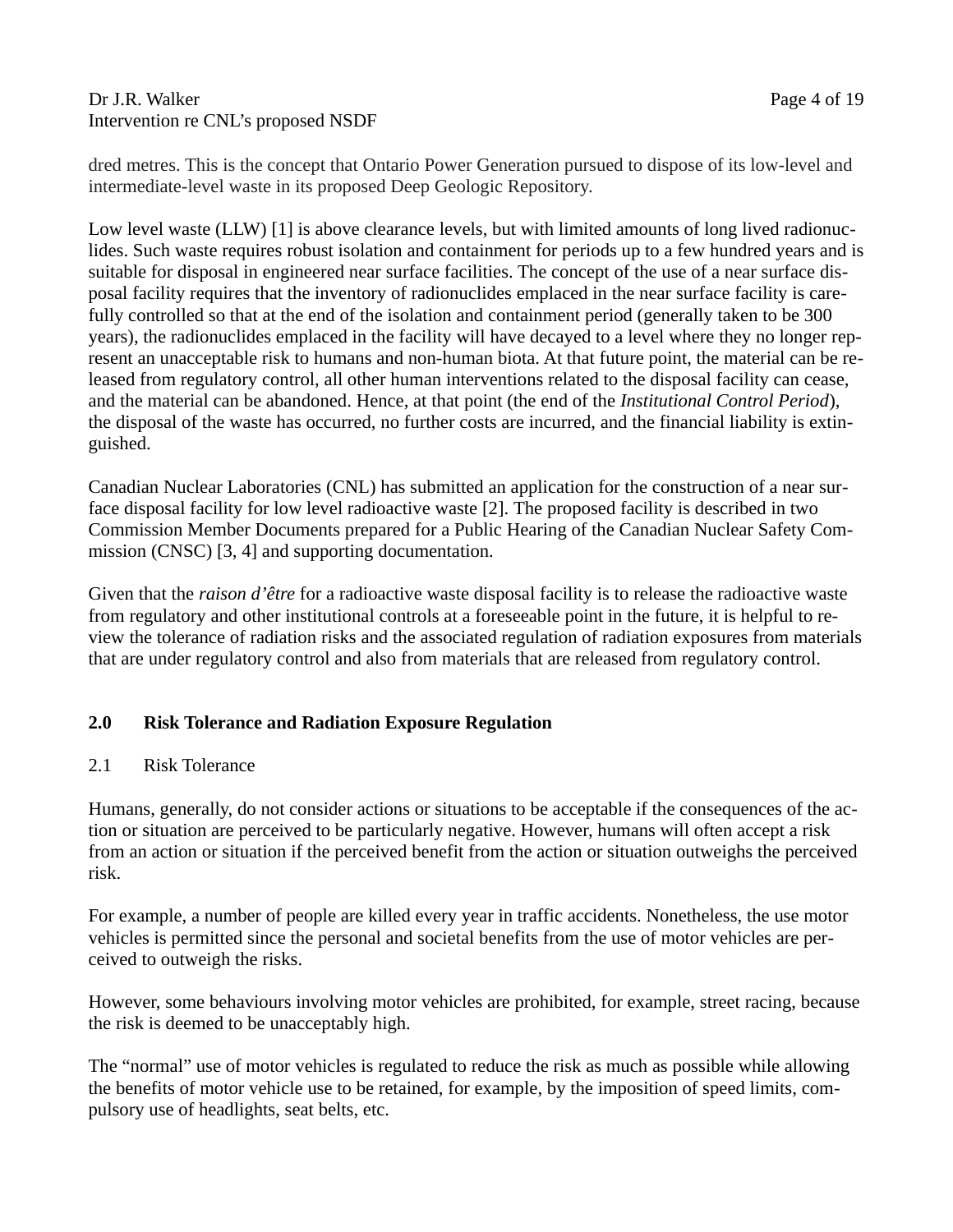Dr J.R. Walker Page 5 of 19 Intervention re CNL's proposed NSDF

Some activities involving motor vehicles involve negligible risks, for example having a car parked in a driveway.

This is shown schematically in Figure 1, which divides risk into the *Broadly Acceptable Region* (negligible risk), the *Conditionally Acceptable Region,*  where risks should be reduced as much as possible subject to an appropriate cost-benefit analysis, and the *Unacceptable Region,* where risks cannot be accepted except in extraordinary circumstances.

The regulation of the radiation exposures for material under regulatory control and for material released from regulatory control broadly follows the scheme shown in Figure 1.

2.2 Material under Regulatory Control

The deliberations of an English charity, the International Commission on Radiological Protection  $(ICRP)^1$  $(ICRP)^1$ , have been incorporated into the regulatory regimes of many countries around the world, including Canada.



# Figure 1: Tolerance of Risk

The radiological protection principles of the ICRP are that radiation doses from regulated sources should be *justified, limited, and optimized* [5]:

- *Justification:* There need to be tangible personal or societal benefits from the exposure, such as electricity production and medical isotope production, that outweigh the harm from the exposure.
- *Limitation:* Other than medical exposures, the total dose to an individual from regulated sources should not exceed the specified dose limit.
- *Optimization:* The dose to individuals should be kept as low as reasonably achievable, taking into account economic and societal factors (ALARA).

The ICRP's recommended public dose limit of 1 mSv/year and the requirement to implement the ALARA principle are incorporated into Canada's Radiation Protection Regulations [6].

The ICRP state that the risk of cancer to a member of the public from radiological exposure is 5.5%/Sv, and that the risk of heritable effects is 0.2%/Sv, resulting in a total risk of 5.7%/Sv [5]. Hence, the public dose limit of 1 mSv/year results in an annual risk to an individual of  $5.7 \times 10^{-5}$ .

Application of the ALARA principle is intended to reduce this risk to a more acceptable level. The ALARA principle does not guarantee that individual members of the public will receive only very low

<span id="page-5-0"></span><sup>1</sup> Charity Commission for England and Wales Registration Number: 1166304.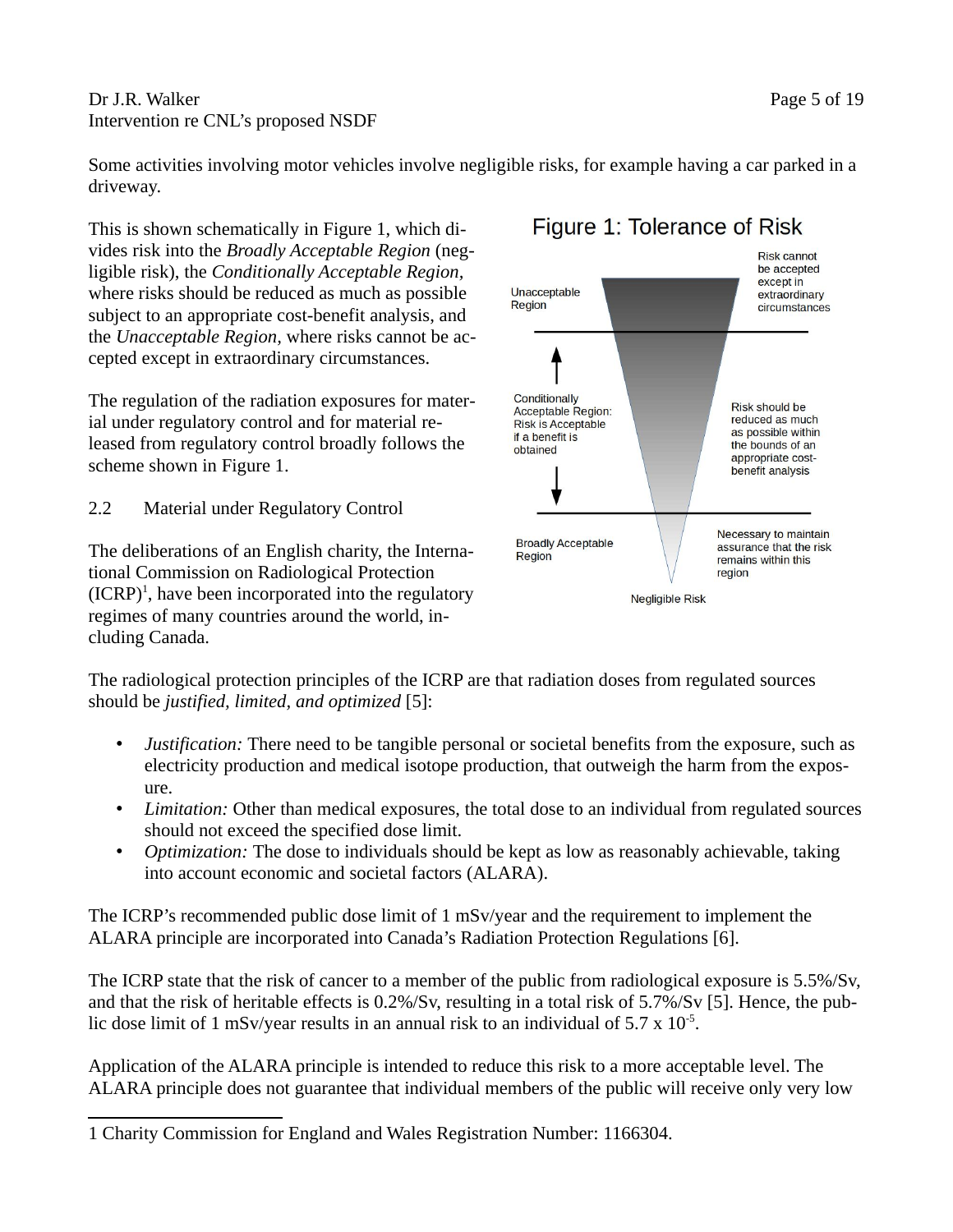#### Dr J.R. Walker Page 6 of 19 Intervention re CNL's proposed NSDF

doses of radiation because it explicitly allows benefits to be judged against costs. Ultimately, this requires the regulatory body to exercise judgement with respect to the value of the benefits obtained from the regulated activity, the cost of any proposed dose reduction measure, and the value of the lives of the humans who are receiving a radiation dose as a result of the regulated activity.

Application of this ICRP-based regulatory regime in Canada has been mostly successful in keeping radiation doses to the public from non-medical anthropogenic sources of radiation to levels well below the public dose limit.

#### 2.3 Material released from Regulatory Control

The ICRP-based regulatory regime requires institutional controls to exist at the time of any potential radiological exposure in order to apply the *limitation* and *optimization* principles (i.e., to keep doses limited and as low as reasonably achievable).

Since the ICRP-based regulatory regime requires institutional controls to exist at the time of exposure, a different regulatory approach is required for radioactive substances that are released from regulatory control. This approach was developed by the International Atomic Energy Agency (IAEA) in applying the *clearance* concept [7], and is based on a *de minimis* (negligible risk) approach. Generally, in the IAEA's *de minimis* approach, radioactive materials are not to be released from regulatory control unless it can be demonstrated that potential doses to individual members of the public from the released radioactive materials do not exceed 10 μSv/year. A dose of 10 μSv/year corresponds to an annual risk of 5.7  $\times$  10<sup>-7</sup>, and may be considered to be a *de minimis* dose (negligible risk).

The IAEA's *de minimis* approach to applying the clearance concept has been adopted by Canada. Canadian regulations concerning the release of radioactive ma-



terials from regulatory control and their entry into the accessible biosphere are provided in the Nuclear Substances and Radiation Devices Regulations [8]. The clearance levels (activity concentrations) given in the Nuclear Substances and Radiation Devices Regulations [8] ensure that potential doses to the public from radioactive materials released from regulatory control are limited to a maximum of 10 μSv/ year.

Overall, therefore, the Canadian regulation of radiation exposures from materials that are under regulatory control and from materials that are released from regulatory control is shown schematically in Figure 2. The Public Dose Limit defines the boundary between unacceptable and conditionally acceptable radiation risks; the Clearance Level defines the boundary between conditionally acceptable radiation risks and broadly acceptable radiation risks.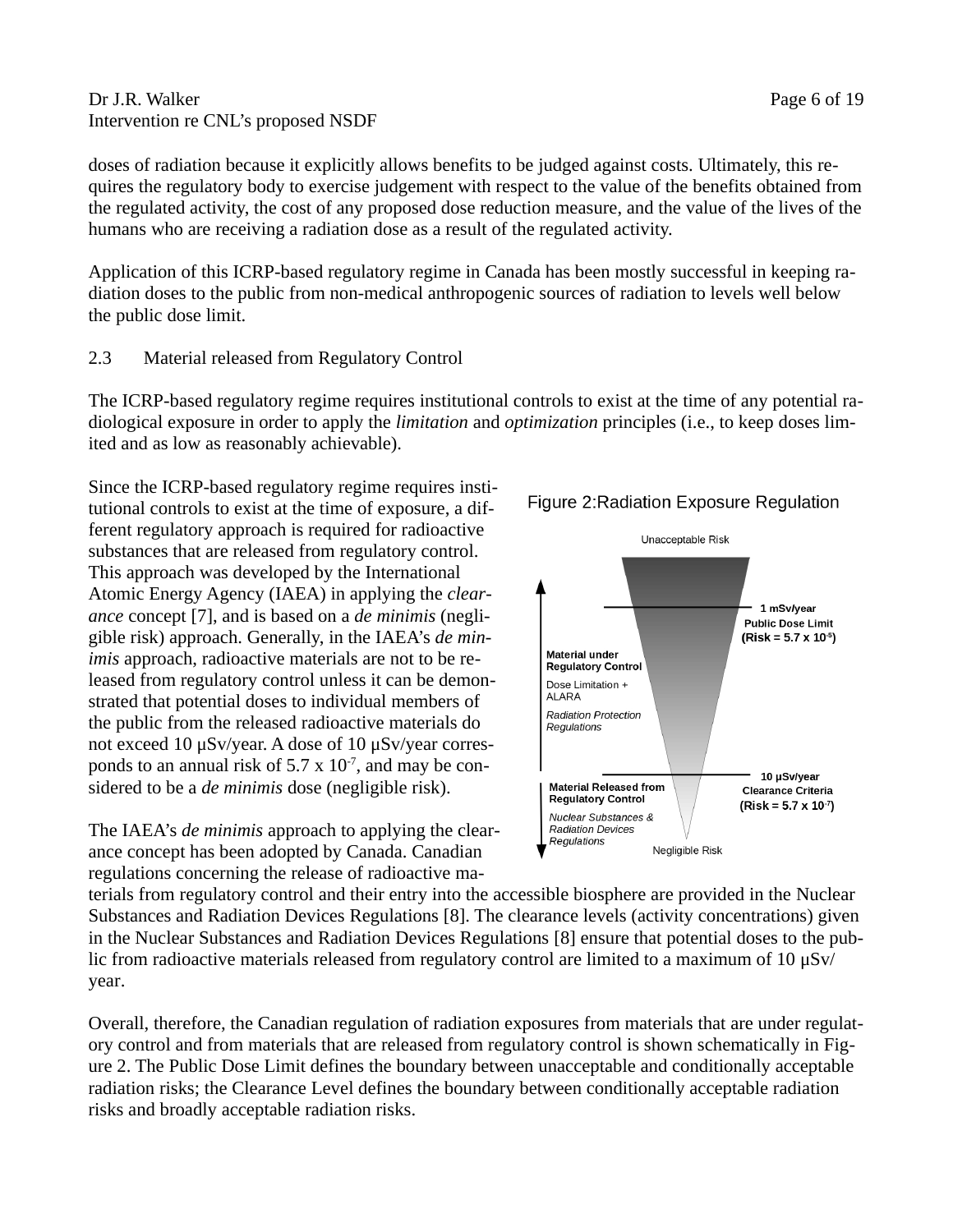#### Dr J.R. Walker Page 7 of 19 Intervention re CNL's proposed NSDF

## 2.3 Radiation Protection and Radioactive Waste Disposal

There are both ethical and practical problems in applying an ICRP-based regulatory regime to near surface radioactive waste disposal.

From the perspective of a person alive after the end of the Institutional Control Period (e.g., 300 years in the future), it is not possible to apply the ICRP principle of *justification* when there are no personal nor societal benefits from the exposure, and any benefits that may have been received were received 300 years in the past. Similarly, the principles of *limitation* and *optimization* cannot be applied, as there will, by definition, be no institutional controls available.

In recognition of the problems associated with applying their regulatory regime to radioactive waste disposal, the ICRP states that [9]:

Formal optimisation techniques for application to potential exposure remain to be developed as emphasised in the following ICRP publications:

- Publication 64 (ICRP 1993, paragraph 84): "Disposal of radioactive waste leads to a radiation source which may extend over extremely long periods. This poses methodological problems connected with the assignment of probabilities to events and processes for potential exposure assessment."
- Publication 76 (ICRP 1997a, paragraph 62): "Optimisation of protection against potential exposure is still largely unresolved, particularly when probabilities are low and consequences are big."
- Publication 77 (ICRP 1997b, paragraph 27 d): "The role of potential exposure in risk as-sessment for long-lived radionuclides is not yet clear."<sup>[2](#page-7-0)</sup>

For the disposal of long-lived radioactive waste, the ICRP has recommended that 0.3 mSv be used as a constraint on public exposures from a waste disposal facility as it evolves under "natural processes" [9]. In making this recommendation, they note that shallow land burial in trenches, engineered facilities, or via *in situ* stabilization is appropriate only for short-lived radionuclides because of the risk of inadvertent human intrusion or loss of containment due to natural processes [9].

Given the ethical and practical problems in applying an ICRP-based regulatory regime to radioactive waste disposal once institutional controls have terminated, a *de minimis* (clearance) approach is warranted, for example:

<span id="page-7-0"></span><sup>2</sup> ICRP publications *ICRP 1993, ICRP 1997a,* and *ICRP 1997b* are, respectively, references [10], [11] and [12] in this text.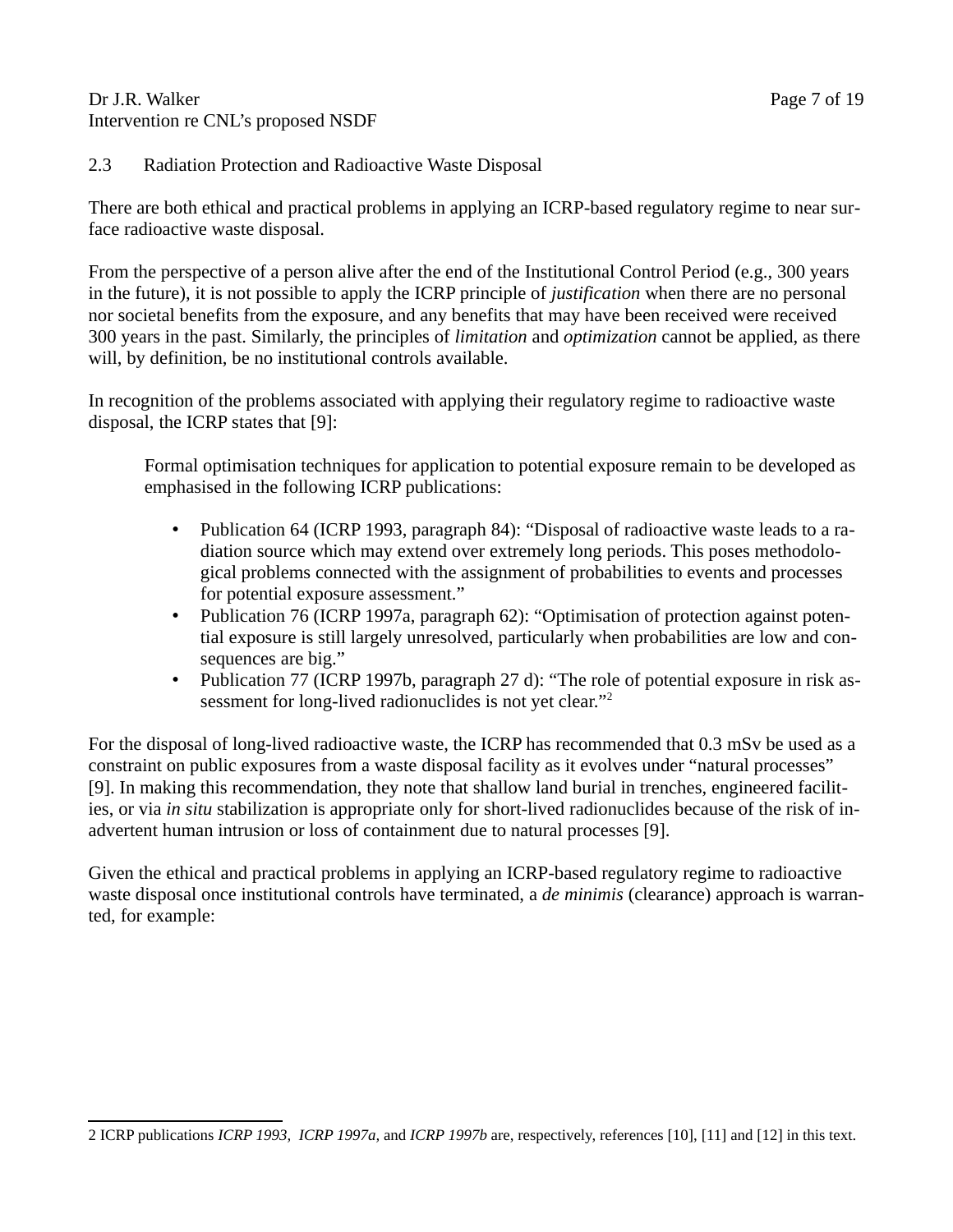1) The Nuclear Substances and Radiation Devices Regulations [8] state the following:

## **Abandonment or Disposal**

5.1 (1) A person may, without a licence, abandon or dispose of a radioactive nuclear substance if the activity or the activity concentration of the substance does not exceed

- (a) its exemption quantity;
- (b) its conditional clearance level; or
- (c) its unconditional clearance level.
- (2) Subsection (1) does not apply in respect of

(a) Category I nuclear material, Category II nuclear material or Category III nuclear material, as those terms are defined in section 1 of the *Nuclear Security Regulations*; or

(b) discharges of effluents from

(i) Class I nuclear facilities, as defined in section 1 of the *Class I Nuclear Facilities Regulations*, or

(ii) mines or mills, as those terms are defined in section 1 of the *Uranium Mines and Mills Regulations*.

2) In evaluating the Canadian Nuclear Fuel Waste Management Program [13], the Atomic Energy Control Board required that [14]:

> The predicted radiological risk to individuals from a waste disposal facility shall not exceed 10-6 fatal cancers and serious genetic effects in a year, calculated without taking advantage of long-term institutional controls as a safety feature.

3) The United Kingdom has published requirements for the management of radioactive waste from decommissioning sites [15]. For the predicted normal evolution of the waste facility, the requirements allow the use of the ICRP's 0.3 mSv dose constraint *only* during the period of institutional control. Subsequent to the Institutional Control Period, an individual risk of 10<sup>-6</sup> per year should be used [15]:

> Operators should demonstrate through the  $\text{SWESC}^3$  $\text{SWESC}^3$  that, after release from radioactive substances regulation, the assessed risk from the remaining radiological hazards to a representative person should be consistent with a risk guidance level of  $10^{-6}$  per year (that is, a risk of death or heritable defect of 1 in a million per year due to exposure to ionising radiation).

<span id="page-8-0"></span><sup>3</sup> Site-wide Environmental Safety Case.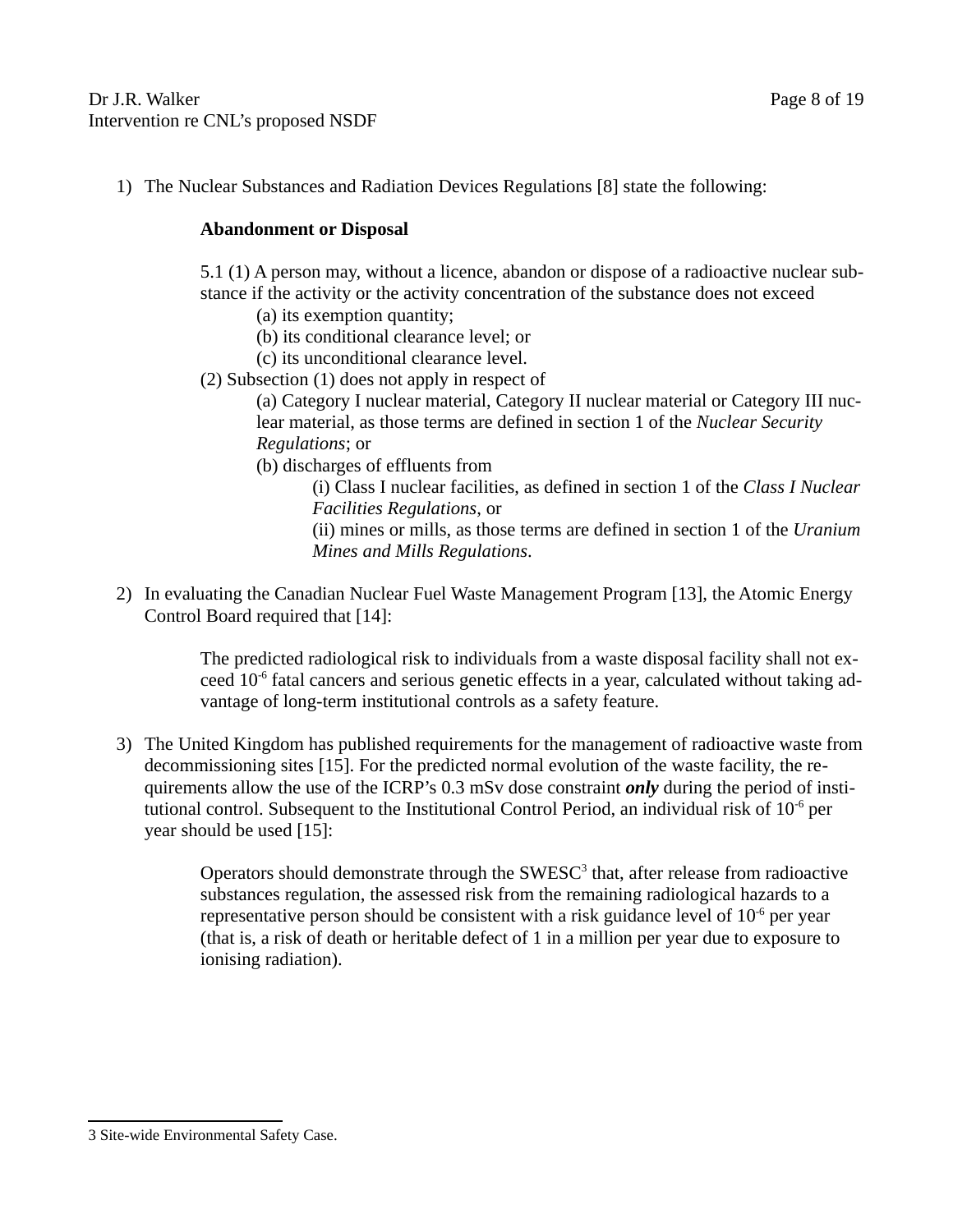Dr J.R. Walker Page 9 of 19 Intervention re CNL's proposed NSDF

## **3.0 CNL's Proposed Engineered Containment Mound**

The management of the radionuclide inventory and the length of time until the radioactive material is released from regulatory control is critical to the safety of any near surface radioactive waste disposal facility.

## 3.1 Radioactive Inventory

Neither of the substantive Commission Member Documents prepared for the Day 1 Public Hearing [3, 4] contained detailed information on the radionuclide inventory of the proposed Engineered Containment Mound.

However, CNL's Environmental Impact Statement [16] contains, in Table 3.3.1-2, a "Reference Inventory" and a "Licensed Inventory". Table 3.3.1-2 of CNL's Environmental Impact Statement is reproduced in this intervention as Table 1.

Table 1: Reference Inventory and Licensed Inventory of the Engineered Containment Mound (After Table 3.3.1-2 of [16])

|                         |                             |                                             | <b>Reference Inventory</b>                             |                                                    | <b>Licensed Inventory</b>                                     |                                                      |
|-------------------------|-----------------------------|---------------------------------------------|--------------------------------------------------------|----------------------------------------------------|---------------------------------------------------------------|------------------------------------------------------|
| <b>Radionuclide</b>     | <b>Half Life</b><br>(years) | <b>Predominant</b><br><b>Decay Emission</b> | <b>Total Activity</b><br>(Bq) at<br><b>Emplacement</b> | <b>Total</b><br><b>Activity (Bq)</b><br>at Closure | <b>Maximum</b><br><b>Activity (Bq) at</b><br><b>Placement</b> | <b>Maximum</b><br><b>Activity (Bq)</b><br>at Closure |
| Silver-108m             | 438                         | gamma                                       | $2.73 \times 10^{10}$                                  | $2.62 \times 10^{10}$                              | $2.73 \times 10^{10}$                                         | $2.62 \times 10^{10}$                                |
| Americium-241           | 433                         | alpha/gamma                                 | $6.04 \times 10^{10}$                                  | $9.74 \times 10^{10}$                              | $6.04 \times 10^{10}$                                         | $9.74 \times 10^{10}$                                |
| Americium-243           | 7,360                       | alpha                                       | $5.26 \times 10^7$                                     | $5.24 \times 10^7$                                 | $5.26 \times 10^7$                                            | $5.24 \times 10^7$                                   |
| Carbon-14               | 5,700                       | beta                                        | $1.71 \times 10^{12}$                                  | $1.70 \times 10^{12}$                              | $1.71 \times 10^{12}$                                         | $1.70 \times 10^{12}$                                |
| Chlorine-36             | 301,000                     | beta                                        | $3.97 \times 10^{9}$                                   | $3.97 \times 10^{9}$                               | $3.97 \times 10^{9}$                                          | $3.97 \times 10^{9}$                                 |
| Cobalt-60               | 5                           | beta/gamma                                  | $9.06 \times 10^{16}$                                  | $1.47 \times 10^{16}$                              | $9.06 \times 10^{16}$                                         | $1.47 \times 10^{16}$                                |
| Cesium-135              | 2,300,000                   | beta                                        | $5.19 \times 10^{8}$                                   | $5.19 \times 10^{8}$                               | $5.19 \times 10^{8}$                                          | $5.19 \times 10^{8}$                                 |
| Cesium-137              | 30                          | beta/gamma                                  | 5.59×10 <sup>12</sup>                                  | $3.17 \times 10^{12}$                              | $5.59 \times 10^{12}$                                         | $3.17 \times 10^{12}$                                |
| Hydrogen-3<br>(Tritium) | 12                          | beta                                        | 8.91×10 <sup>14</sup>                                  | 2.79×10 <sup>14</sup>                              | 8.91×10 <sup>14</sup>                                         | $2.79 \times 10^{14}$                                |
| lodine-129              | 15,700,000                  | beta/gamma/x-ray                            | $3.03 \times 10^{10}$                                  | $3.03 \times 10^{10}$                              | $1.75 \times 10^{10}$                                         | $1.75 \times 10^{10}$                                |
| Molybdenum-93           | 4,000                       | x-ray                                       | $1.47 \times 10^{5}$                                   | $1.47 \times 10^{5}$                               | $1.47 \times 10^{5}$                                          | $1.47 \times 10^{5}$                                 |
| Niobium-94              | 20,300                      | beta/gamma                                  | $2.34 \times 10^{10}$                                  | $2.34 \times 10^{10}$                              | $2.34 \times 10^{10}$                                         | $2.34 \times 10^{10}$                                |
| Nickel-59               | 76,000                      | x-ray                                       | $1.21 \times 10^{9}$                                   | $1.21 \times 10^{9}$                               | $1.21 \times 10^{9}$                                          | $1.21 \times 10^{9}$                                 |
| Nickel-63               | 101                         | beta                                        | $3.11 \times 10^{11}$                                  | $2.59 \times 10^{11}$                              | $3.11 \times 10^{11}$                                         | $2.59 \times 10^{11}$                                |
| Neptunium-237           | 2,140,000                   | alpha/gamma                                 | $1.74 \times 10^{7}$                                   | $1.74 \times 10^{7}$                               | $1.74 \times 10^{7}$                                          | $1.74 \times 10^{7}$                                 |
| Plutonium-239           | 24,100                      | alpha                                       | $8.76 \times 10^{10}$                                  |                                                    |                                                               |                                                      |
| Plutonium-240           | 6,650                       | alpha                                       | $8.77 \times 10^{10}$                                  |                                                    | $5.07 \times 10^{10}$                                         | $5.06 \times 10^{10}$                                |
| Plutonium-241           | 14                          | beta                                        | $1.67 \times 10^{12}$                                  | $5.84 \times 10^{11}$                              | $1.67 \times 10^{12}$                                         | $5.84 \times 10^{11}$                                |
| Plutonium-242           | 375,000                     | alpha                                       | $6.32 \times 10^{07}$                                  | $6.32 \times 10^7$                                 | $6.32 \times 10^7$                                            | $6.32 \times 10^7$                                   |
| Radium-226              | 1,600                       | alpha/gamma                                 | $3.65 \times 10^{10}$                                  | $3.61 \times 10^{10}$                              | $3.65 \times 10^{10}$                                         | $3.61 \times 10^{10}$                                |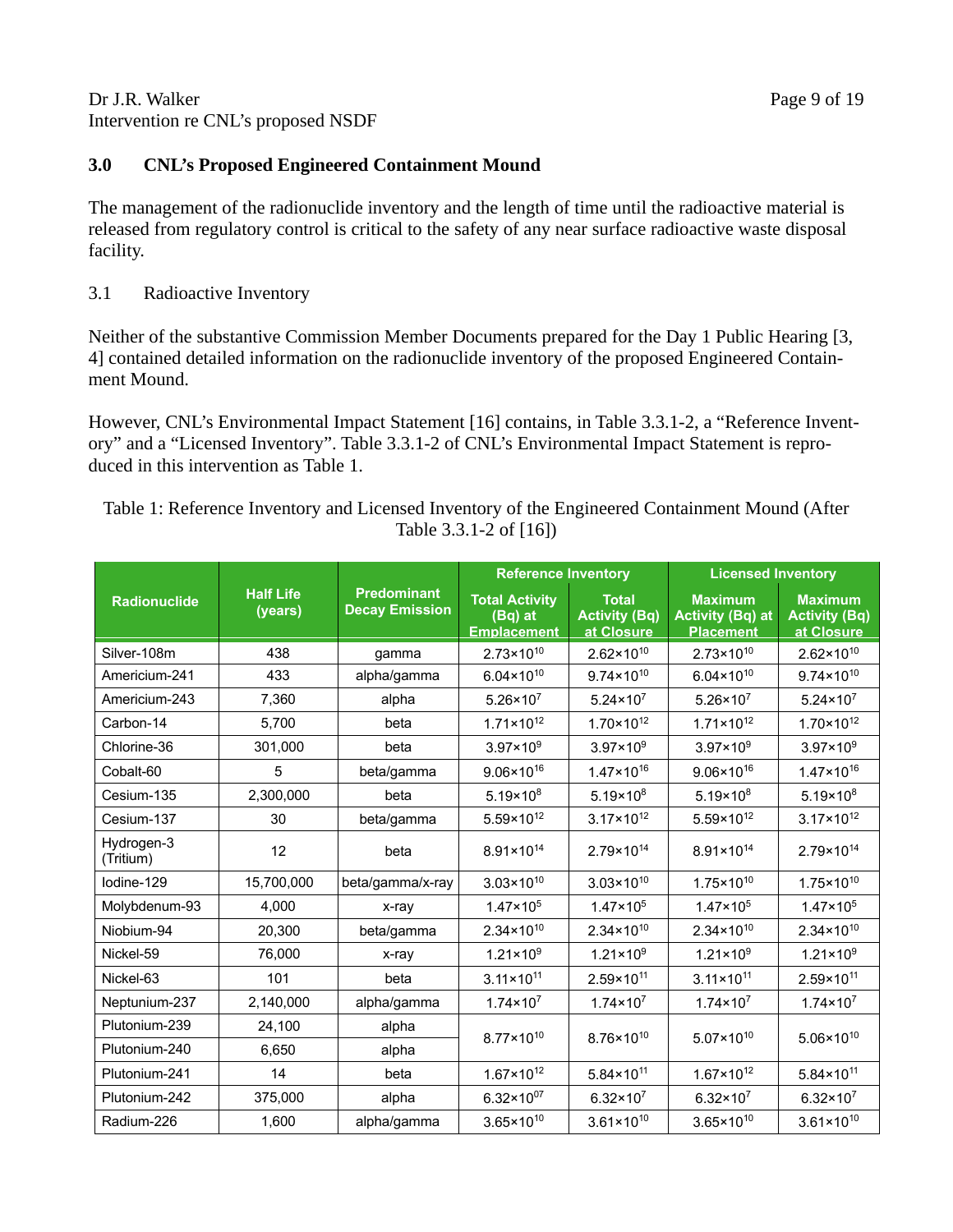## Dr J.R. Walker Page 10 of 19 Intervention re CNL's proposed NSDF

| Selenium-79   | 327,000        | beta        | $9.26 \times 10^7$    | $9.26 \times 10^{7}$  | $9.26 \times 10^{7}$  | $9.26 \times 10^7$    |
|---------------|----------------|-------------|-----------------------|-----------------------|-----------------------|-----------------------|
| Tin-126       | 230,000        | beta/gamma  | $1.24 \times 10^8$    | $1.24 \times 10^8$    | $1.24 \times 10^8$    | $1.24 \times 10^8$    |
| Strontium-90  | 29             | beta        | $6.05 \times 10^{12}$ | $3.35 \times 10^{12}$ | $6.05 \times 10^{12}$ | $3.35 \times 10^{12}$ |
| Technetium-99 | 211,000        | beta        | $3.16 \times 10^{11}$ | $3.16 \times 10^{11}$ | $3.16 \times 10^{11}$ | $3.16 \times 10^{11}$ |
| Thorium-230   | 75,400         | alpha       | $5.30 \times 10^{9}$  | $5.30 \times 10^{9}$  | $5.30 \times 10^{9}$  | $5.30 \times 10^{9}$  |
| Thorium-232   | 14,000,000,000 | alpha       | $2.70 \times 10^{10}$ | $2.70 \times 10^{10}$ | $2.70 \times 10^{10}$ | $2.70 \times 10^{10}$ |
| Uranium-233   | 159,000        | alpha       | $2.74 \times 10^8$    | $2.74 \times 10^8$    | $2.74 \times 10^8$    | $2.74 \times 10^8$    |
| Uranium-234   | 246,000        | alpha       | $6.88 \times 10^{10}$ | $6.88 \times 10^{10}$ | $6.88 \times 10^{10}$ | $6.88 \times 10^{10}$ |
| Uranium-235   | 704,000,000    | alpha/gamma | $2.96 \times 10^{9}$  | $2.96 \times 10^9$    | $2.96 \times 10^{9}$  | $2.96 \times 10^{9}$  |
| Uranium-238   | 4,470,000,000  | alpha/gamma | $7.57 \times 10^{10}$ | $7.57 \times 10^{10}$ | $7.57 \times 10^{10}$ | $7.57 \times 10^{10}$ |
| Zirconium-93  | 1,610,000      | beta        | $4.92 \times 10^{11}$ | $4.92 \times 10^{11}$ | $4.92 \times 10^{11}$ | $4.92 \times 10^{11}$ |

#### 3.2 Design Life

It is a basic tenet of safety analysis methodology that the safety performance of a safety-related system should not be credited if the design life of the structures, systems, and components that comprise the safety-related system has been exceeded. The design life of the Engineered Containment Mound is stated to be 550 years. It is, perhaps, useful to calculate what remains of the Licensed Inventory at the end of the design life (Table 2).

Table 2: Remaining Radiological Inventory of the Engineered Containment Mound at the end of the Design Life

| <b>Radionuclide</b>     | <b>Half Life</b><br>(years) | <b>Maximum Activity</b><br>(Bq) at Closure<br><b>Predominant Decay</b><br><b>Emission</b><br>(Licensed<br>Inventory) |                       | <b>Maximum Activity</b><br>(Bq) at End of<br><b>Design Life</b> |
|-------------------------|-----------------------------|----------------------------------------------------------------------------------------------------------------------|-----------------------|-----------------------------------------------------------------|
| Silver-108m             | 438                         | gamma                                                                                                                | $2.62 \times 10^{10}$ | $1.10 \times 10^{10}$                                           |
| Americium-241           | 433                         | alpha/gamma                                                                                                          | $9.74 \times 10^{10}$ | $4.04 \times 10^{10}$                                           |
| Americium-243           | 7,360                       | alpha                                                                                                                | $5.24 \times 10^7$    | $4.98 \times 10^{7}$                                            |
| Carbon-14               | 5,700                       | beta                                                                                                                 | $1.70 \times 10^{12}$ | $1.59 \times 10^{12}$                                           |
| Chlorine-36             | 301,000                     | beta                                                                                                                 | $3.97 \times 10^{9}$  | $3.97 \times 10^{9}$                                            |
| Cobalt-60               | 5                           | beta/gamma                                                                                                           | $1.47 \times 10^{16}$ | $1.13 \times 10^{-17}$                                          |
| Cesium-135              | 2,300,000                   | beta                                                                                                                 | $5.19 \times 10^8$    | $5.19 \times 10^8$                                              |
| Cesium-137              | 30                          | beta/gamma                                                                                                           | $3.17 \times 10^{12}$ | $9.60 \times 10^6$                                              |
| Hydrogen-3<br>(Tritium) | 12                          | beta                                                                                                                 | $2.79 \times 10^{14}$ | $4.45 \times 10^{0}$                                            |
| lodine-129              | 15,700,000                  | beta/gamma/x-ray                                                                                                     | $1.75 \times 10^{10}$ | $1.75 \times 10^{10}$                                           |
| Molybdenum-93           | 4,000                       | x-ray                                                                                                                | $1.47 \times 10^{5}$  | $1.34 \times 10^5$                                              |
| Niobium-94              | 20,300                      | beta/gamma                                                                                                           | $2.34 \times 10^{10}$ | $2.30 \times 10^{10}$                                           |
| Nickel-59               | 76,000                      | x-ray                                                                                                                | $1.21 \times 10^{9}$  | $1.20 \times 10^{9}$                                            |
| Nickel-63               | 101                         | beta                                                                                                                 | $2.59 \times 10^{11}$ | $5.94 \times 10^{9}$                                            |
| Neptunium-237           | 2,140,000                   | alpha/gamma                                                                                                          | $1.74 \times 10^{7}$  | $1.74 \times 10^{7}$                                            |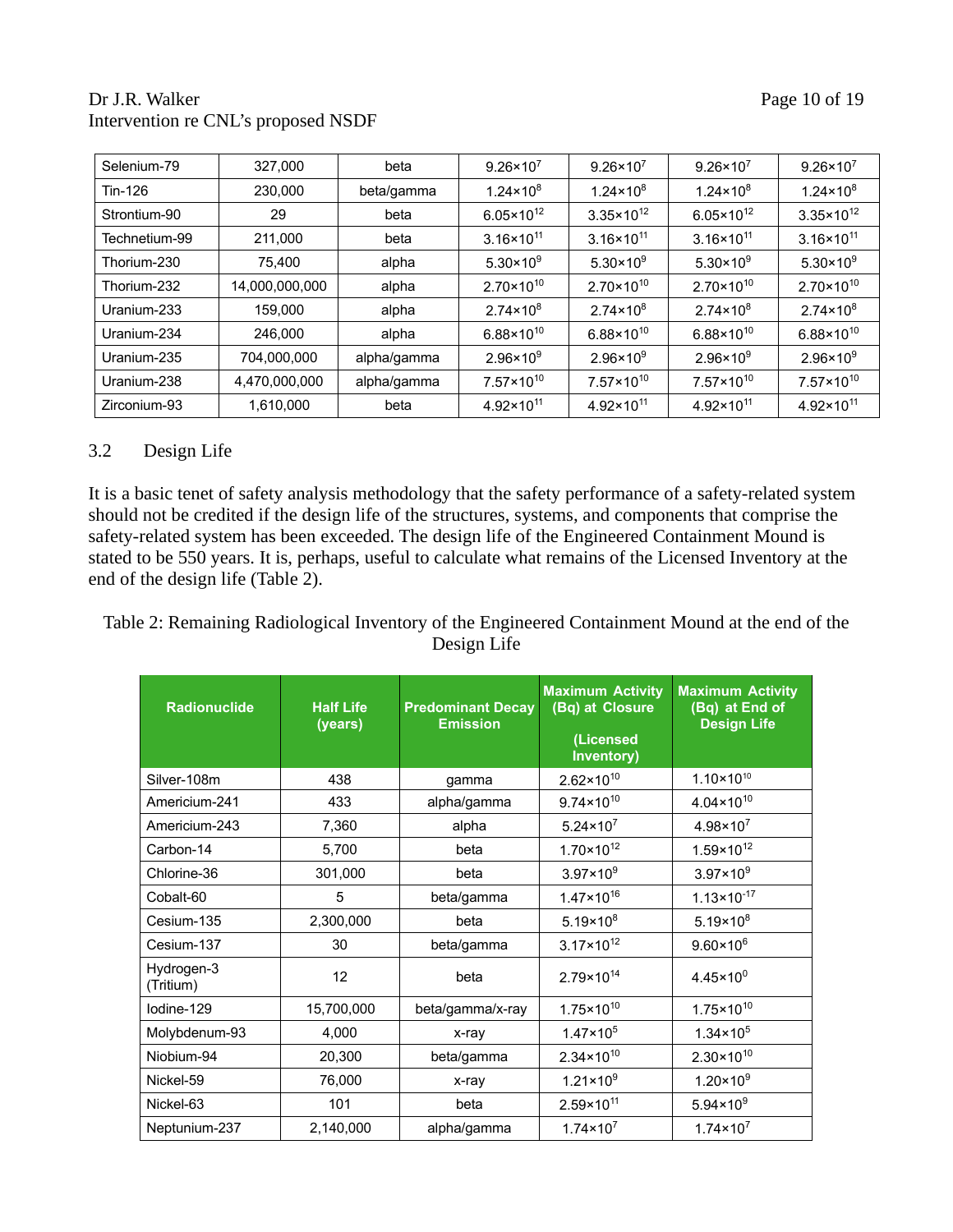## Dr J.R. Walker Page 11 of 19 Intervention re CNL's proposed NSDF

| Plutonium-239 | 24,100         | alpha       |                       | 4.98×10 <sup>10</sup> |
|---------------|----------------|-------------|-----------------------|-----------------------|
| Plutonium-240 | 6,650          | alpha       | $5.06 \times 10^{10}$ | 4.78×10 <sup>10</sup> |
| Plutonium-241 | 14             | beta        | $5.84 \times 10^{11}$ | $8.71 \times 10^{-1}$ |
| Plutonium-242 | 375,000        | alpha       | $6.32 \times 10^7$    | $6.31 \times 10^7$    |
| Radium-226    | 1,600          | alpha/gamma | $3.61 \times 10^{10}$ | $2.84 \times 10^{10}$ |
| Selenium-79   | 327,000        | beta        | $9.26 \times 10^7$    | $9.25 \times 10^7$    |
| Tin-126       | 230,000        | beta/gamma  | $1.24 \times 10^8$    | $1.24 \times 10^8$    |
| Strontium-90  | 29             | beta        | $3.35 \times 10^{12}$ | $6.54 \times 10^{6}$  |
| Technetium-99 | 211,000        | beta        | $3.16 \times 10^{11}$ | $3.15 \times 10^{11}$ |
| Thorium-230   | 75,400         | alpha       | $5.30 \times 10^{9}$  | $5.27 \times 10^{9}$  |
| Thorium-232   | 14,000,000,000 | alpha       | $2.70 \times 10^{10}$ | $2.70 \times 10^{10}$ |
| Uranium-233   | 159,000        | alpha       | $2.74 \times 10^8$    | $2.73 \times 10^8$    |
| Uranium-234   | 246,000        | alpha       | $6.88 \times 10^{10}$ | $6.87 \times 10^{10}$ |
| Uranium-235   | 704,000,000    | alpha/gamma | $2.96 \times 10^{9}$  | $2.96 \times 10^{9}$  |
| Uranium-238   | 4,470,000,000  | alpha/gamma | $7.57 \times 10^{10}$ | $7.57 \times 10^{10}$ |
| Zirconium-93  | 1,610,000      | beta        | $4.92 \times 10^{11}$ | $4.92 \times 10^{11}$ |

As can be seen from Table 2, the short-lived radionuclides (notably Co-60, Cs-137, Tritium, Pu-241, Sr-90) have decayed appreciably by the end of the design life. On the other hand, many other radionuclides (notably C-14, I-129, Tc-99, most actinides) have not decayed to any appreciable extent.

Of course, the definition of low level waste allows for limited quantities of long lived radionuclides [1]. However, the quantity of long lived radionuclides must be controlled so that the radionuclide inventory does not represent an unacceptable risk when the material is released from regulatory control. It is necessary, therefore, to review the waste acceptance criteria for the Engineered Containment Mound to determine whether the quantity of long lived radionuclides is problematic.

#### 3.3 Waste Acceptance

The radiological parameters of the Waste Acceptance Criteria (WAC) for the Engineered Containment Mound were not detailed in reference [3] and were only partially detailed in reference [4]. The full details of the radiological parameters of the Waste Acceptance Criteria for the Engineered Containment Mound were, however, detailed in Table 3.3.3-1 of CNL's Environmental Impact Statement [16] and that table is reproduced in this intervention as Table 3.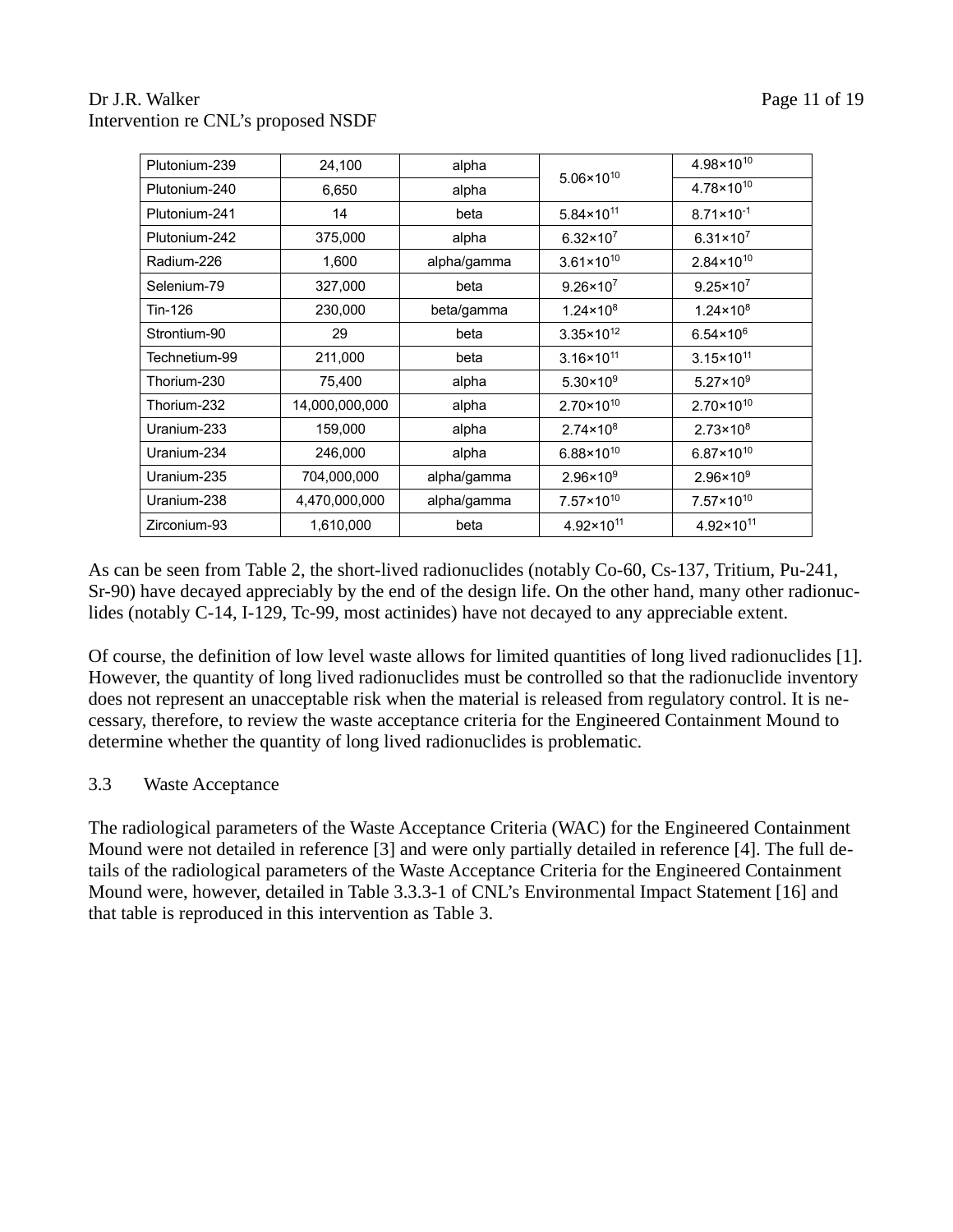## Dr J.R. Walker Page 12 of 19 Intervention re CNL's proposed NSDF

#### Table 3: Radionuclide Concentration Limits in the Engineered Containment Mound (After Table 3.3.1-1 of [16])

| <b>Limits for Bulk Waste &amp;</b><br>Non-Leachate Controlled<br><b>Waste Packaged Waste</b> | 100 Bq/g for alpha emitting radionuclides<br>1,000 Bq/g for long-lived beta/gamma emitting radionuclides (half life >cesium-137)<br>10,000 Bq/g for short-lived beta/gamma emitting radionuclides (half life $\leq$ cesium-137)<br>100,000 Bg/g for tritium |
|----------------------------------------------------------------------------------------------|-------------------------------------------------------------------------------------------------------------------------------------------------------------------------------------------------------------------------------------------------------------|
| <b>Limits for Leachate</b><br><b>Controlled Packaged</b><br><b>Waste</b>                     | 400 Bg/g for alpha emitting radionuclides<br>10,000 Bq/g for long-lived beta/gamma emitting radionuclides (half life >cesium-137)<br>10,000 Bq/g for cesium-137<br>10,000 Bq/g for strontium-90<br>10,000,000 Bq/g for tritium                              |

It is clear from Table 3 that a number of radionuclides of importance in assessing the safety of near surface waste disposal facilities, for example the beta-emitting radioisotopes C-14 and Tc-99, have significant inventories listed in Table 1 and are not captured by the waste acceptance criteria for the Engineered Containment Mound.

The requirements of IAEA Safety Standards with respect to waste acceptance and verification require, *inter alia,* that

- Waste packages and unpackaged waste accepted for emplacement in a disposal facility shall conform to criteria that are fully consistent with, and are derived from, the safety case for the disposal facility in operation and after closure [17];
- Waste intended for near surface disposal should be characterized to provide sufficient information to ensure compliance with waste acceptance criteria. Arrangements should be put into place to verify that the waste and waste packages received for disposal comply with these criteria, and if not, to ensure that corrective measures will be taken by the responsible party, either the waste generator or the operator of the disposal facility... [18];
- ... specific aspect that should be considered is the requirement to ensure appropriate limitation of the waste inventory in terms of the activity, mainly of long lived radionuclides, that can be disposed of. A waste acceptance process should therefore be put in place that integrates all elements (waste characterization, and a management system for the waste acceptance for disposal) that are necessary to ensure that this limitation is complied with during waste emplacement activities [18]; and
- The following aspects warrant particular consideration in developing a management system for radioactive waste management ... the need to ensure ... that waste packages and unpackaged waste conform to the waste acceptance criteria of the receiving organization ... [19].

Given these requirements, one might have expected that CNL's proposal would have included a "waste reception and verification facility", with appropriate technical equipment and management system, to verify compliance with the stated acceptance criteria. However, this does not appear to form part of the proposal. A review of the available documentation does not reveal a technical capability, nor an associ-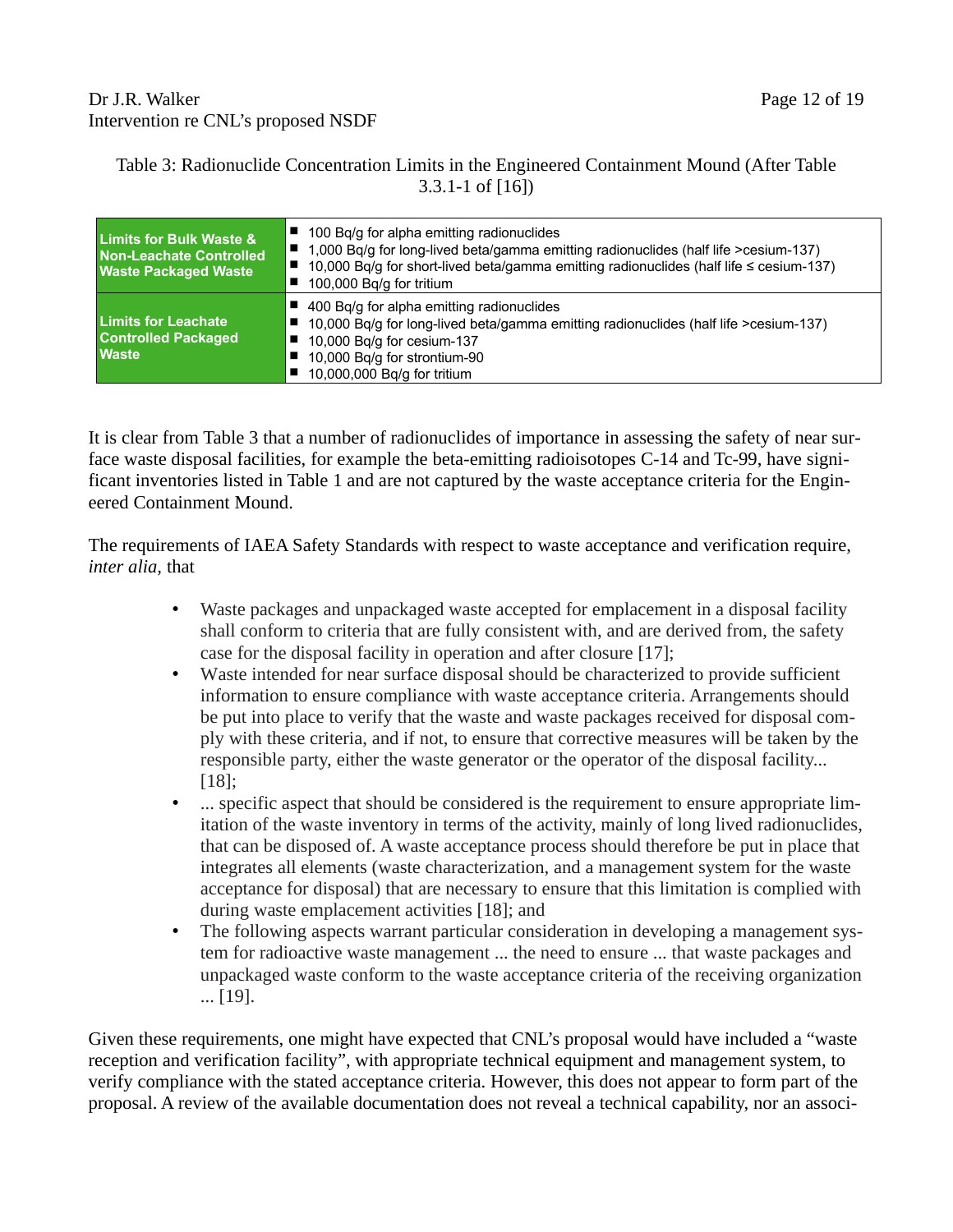#### Dr J.R. Walker Page 13 of 19 Intervention re CNL's proposed NSDF

ated management system, to comprehensively verify that waste packages and unpackaged waste accepted for emplacement comply with the radiological parameters of the stated waste acceptance criteria.

It is difficult to give credence to any assessment of doses to the public from the proposed Engineered Containment Mound when the Waste Acceptance Criteria does not cover all of the radionuclides of importance in assessing the safety of near surface disposal facilities and where there is inadequate verification of the radioactive content of the mound.

## 3.4 Time to Reach Disposal Criteria

Humans are adept at reusing waste materials, sometimes with undesirable consequences. Radioactive materials that were not under appropriate institutional controls have been scavenged to obtain metals, construction materials, and other items of value, for example at Port Hope, Ontario [20], Semiplatinsk, Kazakhstan [21], and Goiânia, Brazil [22]. Such scavenging activities have resulted in costly remediation, excessive radiation exposures, and deaths. Near surface disposal facilities are particularly susceptible to scavenging activities as they are located in the biosphere and, hence, are easily accessible. Therefore it is important to ensure that both packaged and bulk radioactive waste will have decayed to an appropriate level prior to release from institutional controls.

It is stated in [3] and [16] that the maximum doses to persons from the Engineered Containment Mound are 0.015 mSv and 0.14 mSv, for the normal evolution and disruptive events, respectively. These maximum doses occur at 4,100 years and 7,650 years, respectively, both of which are significantly beyond the design life of the Engineered Containment Mound.

The stated doses of 0.015 mSv and 0.14 mSv are both above the criteria used by our international partners (See Section 2.3) and are non-compliant with the criteria for disposal given in Canadian regulations [8].

Hence, even using the stated inventory of the Engineered Containment Mound (Table 1), the radionuclides have not decayed sufficiently to meet disposal criteria even after several thousand years.

It is possible to calculate how long it would take for waste at the limits provided by the stated waste acceptance criteria to decay to the unconditional clearance criteria given in the Nuclear Substances and Radiation Devices Regulations [8]. These calculations are given in Table 4. For simplicity, only radionuclides that are unambiguously captured by the stated waste acceptance criteria are included, and only the limits for "leachate-controlled" packaged waste are given in the table.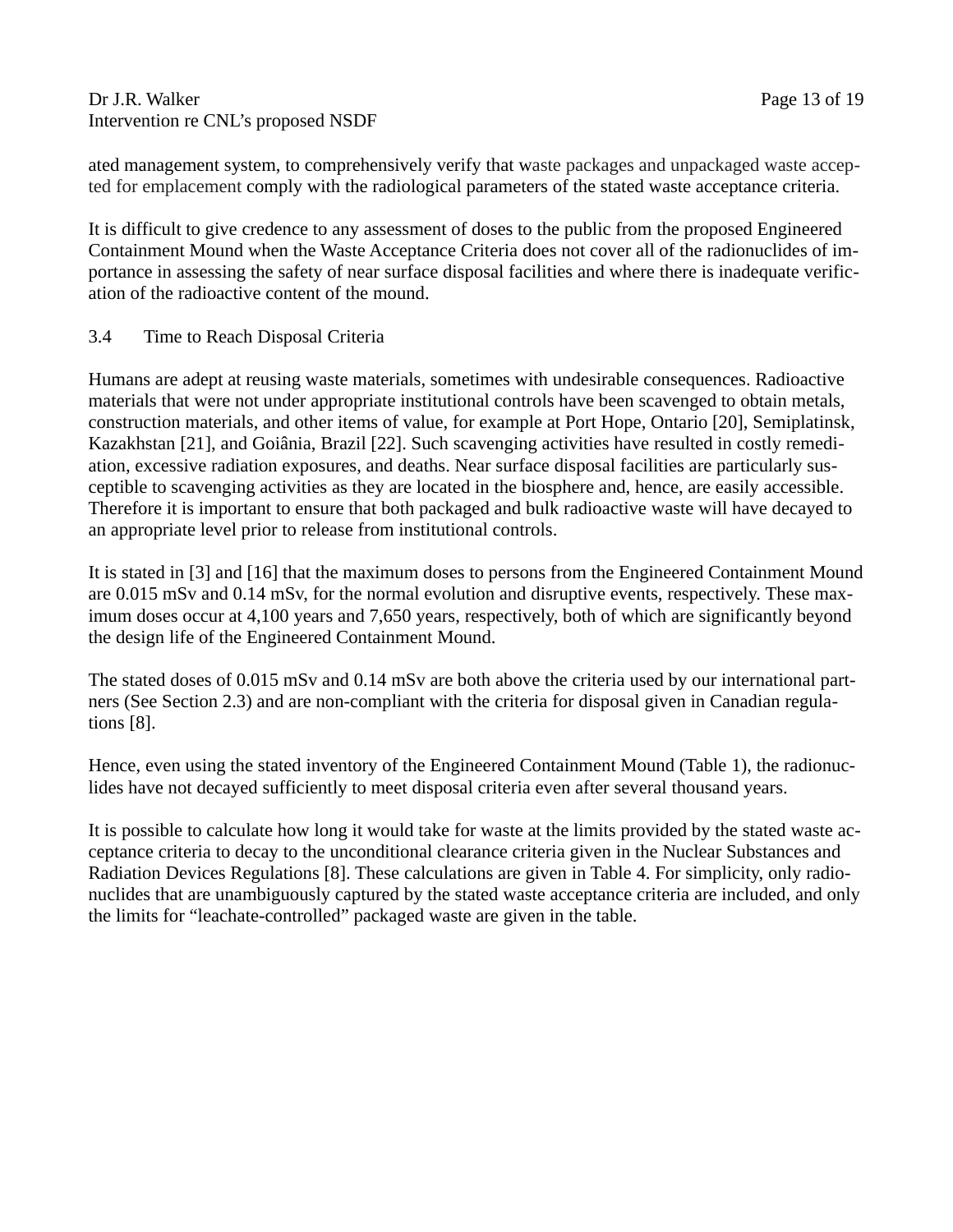## Dr J.R. Walker Page 14 of 19 Intervention re CNL's proposed NSDF

#### Table 4: Time to Reach Unconditional Clearance Levels for Radionuclides in the Radioactive Inventory of the Engineered Containment Mound

| Radionuclide            | <b>Half Life</b><br>(years) | <b>Predominant</b><br><b>Decay</b><br><b>Emission</b> | <b>Maximum</b><br><b>Activity (Bq)</b><br>at Closure<br>(Licensed<br>Inventory) | <b>WAC</b><br>Concentration<br>Limit (Bq/g)<br>(Leachate<br>Controlled,<br>Packaged<br>Waste) | <b>Unconditional</b><br><b>Clearance</b><br>Criteria (Bq/g)<br>[8] | Time to reach<br><b>Unconditional</b><br><b>Clearance level</b><br>(years) |
|-------------------------|-----------------------------|-------------------------------------------------------|---------------------------------------------------------------------------------|-----------------------------------------------------------------------------------------------|--------------------------------------------------------------------|----------------------------------------------------------------------------|
| Silver-108m             | 438                         | gamma                                                 | $2.62 \times 10^{10}$                                                           |                                                                                               |                                                                    |                                                                            |
| Americium-241           | 433                         | alpha/gamma                                           | $9.74 \times 10^{10}$                                                           | 400                                                                                           |                                                                    | $0.1$ 5181                                                                 |
| Americium-243           | 7,360                       | alpha                                                 | $5.24 \times 10^{7}$                                                            | 400                                                                                           |                                                                    | 0.1 88,068                                                                 |
| Carbon-14               | 5,700                       | beta                                                  | $1.70 \times 10^{12}$                                                           |                                                                                               |                                                                    |                                                                            |
| Chlorine-36             | 301,000                     | beta                                                  | $3.97 \times 10^9$                                                              |                                                                                               |                                                                    |                                                                            |
| Cobalt-60               | 5                           | beta/gamma                                            | $1.47 \times 10^{16}$                                                           |                                                                                               |                                                                    |                                                                            |
| Cesium-135              | 2,300,000                   | beta                                                  | $5.19 \times 10^8$                                                              |                                                                                               |                                                                    |                                                                            |
| Cesium-137              | 30                          | beta/gamma                                            | $3.17 \times 10^{12}$                                                           | 10,000                                                                                        |                                                                    | 0.1 498                                                                    |
| Hydrogen-3<br>(Tritium) | 12                          | beta                                                  | 2.79×10 <sup>14</sup>                                                           | 10,000,000                                                                                    |                                                                    | 100 199                                                                    |
| lodine-129              | 15,700,000                  | beta/gamma/x-<br>ray                                  | $1.75 \times 10^{10}$                                                           | 10,000                                                                                        |                                                                    | $0.01$ 3.13×10 <sup>8</sup>                                                |
| Molybdenum-93           | 4,000                       | x-ray                                                 | $1.47 \times 10^{5}$                                                            |                                                                                               |                                                                    |                                                                            |
| Niobium-94              | 20,300                      | beta/gamma                                            | $2.34 \times 10^{10}$                                                           | 10,000                                                                                        |                                                                    | $0.1 3.37 \times 10^5$                                                     |
| Nickel-59               | 76,000                      | x-ray                                                 | $1.21 \times 10^9$                                                              |                                                                                               |                                                                    |                                                                            |
| Nickel-63               | 101                         | beta                                                  | $2.59 \times 10^{11}$                                                           |                                                                                               |                                                                    |                                                                            |
| Neptunium-237           | 2,140,000                   | alpha/gamma                                           | $1.74 \times 10^{7}$                                                            | 400                                                                                           |                                                                    | $1 1.85 \times 10^{7}$                                                     |
| Plutonium-239           | 24,100                      | alpha                                                 | $5.06 \times 10^{10}$                                                           | 400                                                                                           |                                                                    | $0.1$  2.88×10 <sup>5</sup>                                                |
| Plutonium-240           | 6,650                       | alpha                                                 | $5.06 \times 10^{10}$                                                           | 400                                                                                           |                                                                    | $0.1$ 79,572                                                               |
| Plutonium-241           | 14                          | beta                                                  | $5.84 \times 10^{11}$                                                           |                                                                                               |                                                                    |                                                                            |
| Plutonium-242           | 375,000                     | alpha                                                 | $6.32 \times 10^{7}$                                                            | 400                                                                                           |                                                                    | $0.1   4.49 \times 10^{6}$                                                 |
| Radium-226              | 1,600                       | alpha/gamma                                           | $3.61 \times 10^{10}$                                                           | 400                                                                                           |                                                                    | 113,830                                                                    |
| Selenium-79             | 327,000                     | beta                                                  | $9.26 \times 10^{7}$                                                            |                                                                                               |                                                                    |                                                                            |
| Tin-126                 | 230,000                     | beta/gamma                                            | $1.24 \times 10^8$                                                              | 10,000                                                                                        |                                                                    | $1 3.06 \times 10^6$                                                       |
| Strontium-90            | 29                          | beta                                                  | $3.35 \times 10^{12}$                                                           | 10,000                                                                                        |                                                                    | 1 385                                                                      |
| Technetium-99           | 211,000                     | beta                                                  | $3.16 \times 10^{11}$                                                           |                                                                                               |                                                                    |                                                                            |
| Thorium-230             | 75,400                      | alpha                                                 | $5.30 \times 10^9$                                                              | 400                                                                                           |                                                                    | $1 6.52 \times 10^5$                                                       |
| Thorium-232             | 14,000,000,000 alpha        |                                                       | $2.70 \times 10^{10}$                                                           | 400                                                                                           |                                                                    | $1 1.21 \times 10^{11}$                                                    |
| Uranium-233             | 159,000                     | alpha                                                 | $2.74 \times 10^8$                                                              | 400                                                                                           |                                                                    | $1 1.37 \times 10^{6}$                                                     |
| Uranium-234             | 246,000                     | alpha                                                 | 6.88×10 <sup>10</sup>                                                           | 400                                                                                           |                                                                    | $1 2.13 \times 10^{6}$                                                     |
| Uranium-235             | 704,000,000                 | alpha/gamma                                           | $2.96 \times 10^9$                                                              | 400                                                                                           |                                                                    | $1 6.09 \times 10^9$                                                       |
| Uranium-238             | 4,470,000,000               | alpha/gamma                                           | $7.57 \times 10^{10}$                                                           | 400                                                                                           |                                                                    | 13.86×10 <sup>10</sup>                                                     |
| Zirconium-93            | 1,610,000                   | beta                                                  | 4.92×10 <sup>11</sup>                                                           |                                                                                               |                                                                    |                                                                            |

As can be seen from Table 4, even without performing the sum-of-fractions calculation required by the regulations [8], it is a very long time before many of the radionuclides, at the limit specified in the waste acceptance criteria, decay to the limit specified in the Canadian regulations for disposal.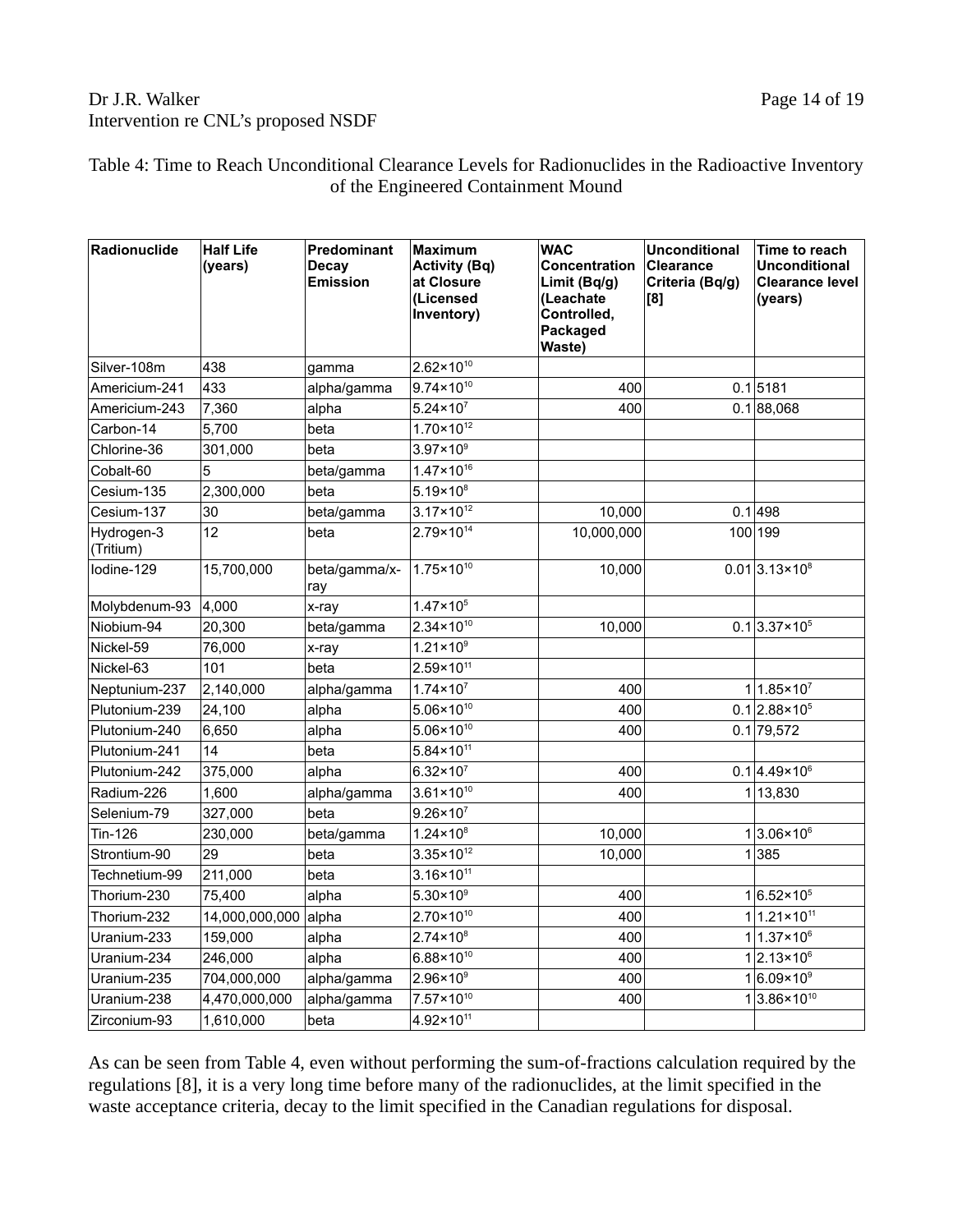#### Dr J.R. Walker Page 15 of 19 Intervention re CNL's proposed NSDF

Hence, the stated waste acceptance criteria are insufficiently protective for the material permitted to be emplaced in the proposed Engineered Containment Mound to qualify as low level waste — the radionuclides do not decay to an acceptable level during the time that institutional controls can be relied upon. Consequently, the emplaced material is intermediate level radioactive waste that requires a greater degree of containment and isolation than that provided by a near surface facility [1].

#### 3.5 Institutional Control Period

The *raison d'être* for a radioactive waste disposal facility is that, at some point in the foreseeable future, the safety of humans and non-human biota is no longer dependant upon human intervention (maintenance, remediation, security, societal and regulatory controls, etc). At that point, the radioactive waste can be released from regulatory and other institutional controls, the disposal of the waste will have occurred, no further costs will be incurred, and the financial liability will be extinguished.

IAEA Safety Standards SSR-5 [17], *Disposal of Radioactive Waste,* and SSG-29 [18], *Near Surface Disposal Facilities for Radioactive Waste,* state that:

The long term safety of a disposal facility for radioactive waste has not to be dependent on active institutional control.

Since institutional controls can only be relied upon for a certain period of time (generally taken to be 300 years), partly because of the fragility of human society, this places a limit on the length of any Institutional Control Period that can be credited in the safety case of a near surface disposal facility.

Given the relationship between the expected duration of institutional controls and the period of time over which long lived waste will remain hazardous led the IAEA, in SSG-23 [23], *The Safety Case and Safety Assessment for the Disposal of Radioactive Waste,* to note the following:

In the disposal of radioactive waste at or near the surface, institutional control is usually required for achieving the safety objective and should remain in place as long as the waste remains potentially hazardous (e.g. a few hundred years). Waste containing appreciable amounts of long lived radionuclides should be disposed of at greater depths. Assumptions concerning the duration of institutional control play a major role in defining waste acceptance criteria, particularly for near surface disposal facilities.

Consequently, one might have expected details to be presented on why it was considered safe to release the Engineered Containment Mound from regulatory and other institutional controls at the end of the Institutional Control Period.

Regrettably, no such arguments are presented in the documentation to demonstrate that the Engineered Containment Mound is safe to be released from regulatory and other institutional controls at the end of the Institutional Control Period (which is stated to be 300 years).

Instead it is left to a postulated future regulator in the indefinitely-long "Post-Institutional Control Period" to decide when the Engineered Containment Mound can be released from regulatory control (and the liability extinguished). As this future regulator is postulated to exist in a period beyond the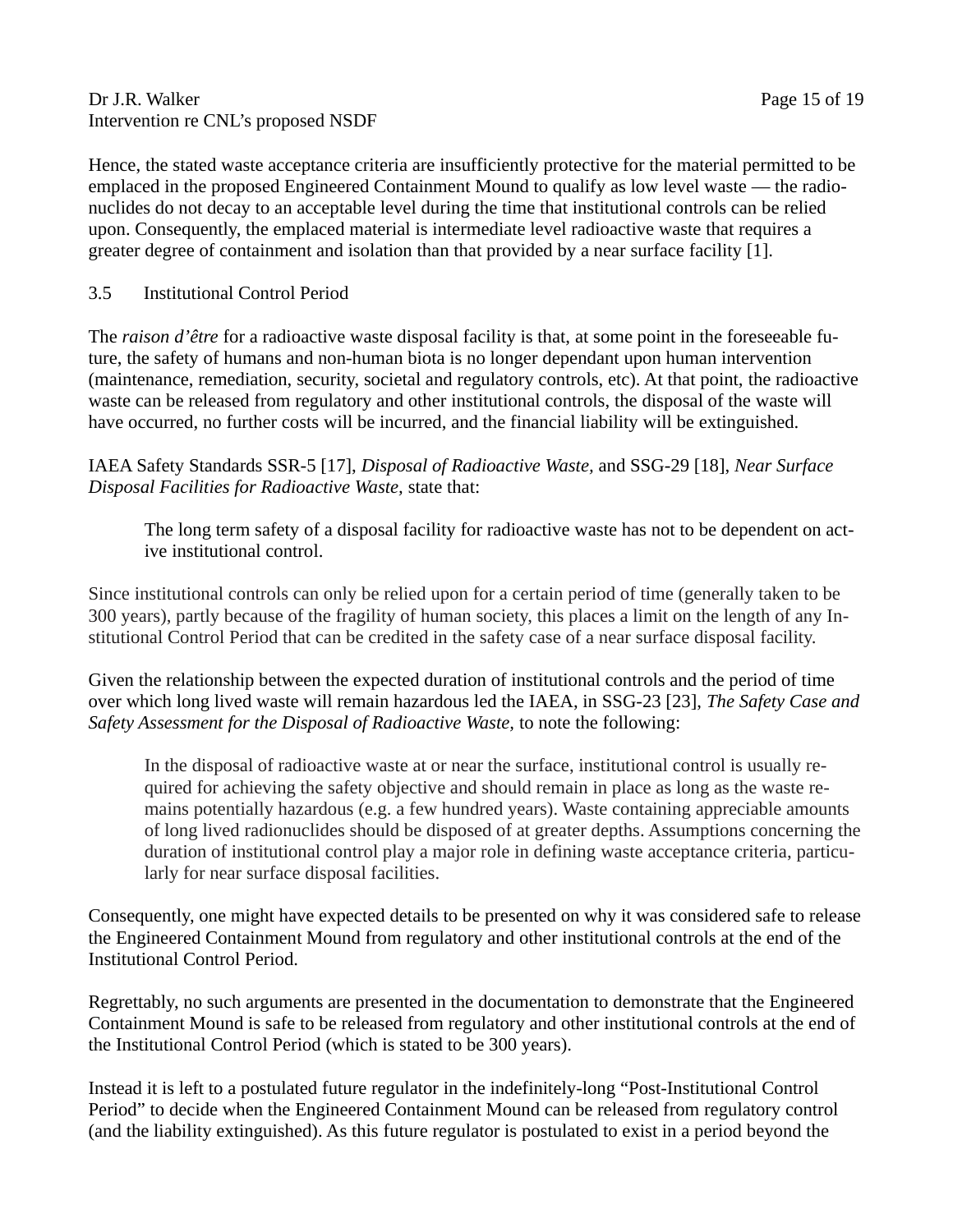#### Dr J.R. Walker Page 16 of 19 Intervention re CNL's proposed NSDF

time that institutional controls can be relied upon, it is difficult to see how the actions of this future regulator can be credited in a safety case. Similarly, given that there is no system in place to verify compliance with the waste acceptance criteria and given that a number of significant radionuclides are not captured by the waste acceptance criteria, it is difficult to understand how the postulated future regulator could make an informed judgement on releasing the Engineered Containment Mound from regulatory control.

#### 3.6 Technical Observations

The technical deficiencies in the proposed Engineered Containment Mound are disappointing:

- Many radionuclides in the Licensed Inventory will have experienced insignificant amounts of radioactive decay by the end of the design life of the Engineered Containment Mound;
- Many radionuclides of importance in assessing the safety of near surface disposal facilities, e.g., C-14 and Tc-99, are present in the Licensed Inventory in significant quantities but are not captured by the waste acceptance criteria;
- No inventory management system is in place to comprehensively verify that waste packages and unpackaged waste accepted for emplacement comply with the radiological parameters of the stated waste acceptance criteria;
- The waste acceptance criteria are insufficiently protective for the material permitted to be emplaced in the proposed Engineered Containment Mound to qualify as low level waste — the radionuclides do not decay to an acceptable level during the time that institutional controls can be relied upon. Consequently, the emplaced material is intermediate level radioactive waste that should not be emplaced in a near surface facility because it requires a greater degree of containment and isolation than that provided by near surface disposal;
- The future safety of Canadians is dependent upon the actions of a postulated future regulator in the indefinitely-long "Post-Institutional Control Period" to decide when the Engineered Containment Mound can be released from regulatory control (and the liability extinguished). As this future regulator is postulated to exist in a period beyond the time that institutional controls can be relied upon, the reliance on the actions of this postulated future regulator is problematical.
- Further, given that there is no system in place to verify compliance with the waste acceptance criteria and given that a number of significant radionuclides are not captured by the waste acceptance criteria, it is difficult to understand how the postulated future regulator could make an informed judgement on releasing the Engineered Containment Mound from regulatory control.

## **4.0 Concluding Remarks**

Radioactive waste is hazardous and must be kept isolated to ensure that humans and non-human biota are not exposed to unacceptable levels of radiation.

Canadian Nuclear Laboratories (CNL) has submitted an application for the construction of a near surface disposal facility for low level radioactive waste.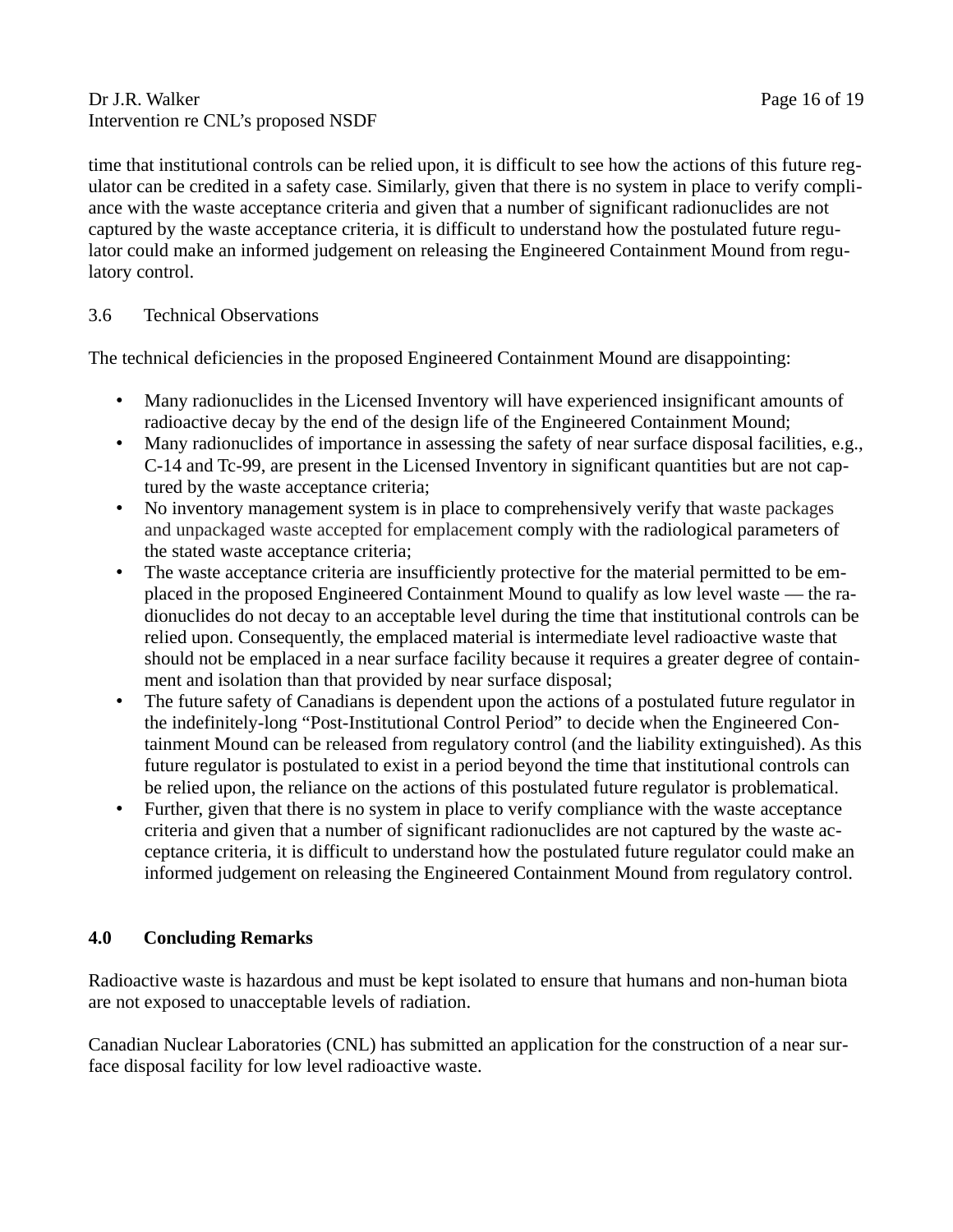Dr J.R. Walker Page 17 of 19 Intervention re CNL's proposed NSDF

Unfortunately, CNL's proposal does not represent a disposal facility for low level radioactive waste, since:

- i) the proposal is for an Engineered Containment Mound comprising a large and unverified quantity of low-level and intermediate-level radioactive waste;
- ii) due to the failure to control and verify the inventory of radioactive waste emplaced, to ensure safety, the Engineered Containment Mound will require active management (security, maintenance, remediation, etc.) into the far distant future (in effect, "in perpetuity"); and
- iii) the failure to control and verify the radioactive inventory prevents the financial liability from being extinguished, since disposal of the radioactive waste does not occur in the foreseeable future. The cost of the active management of the Engineered Containment Mound into the far distant future will continue to be a burden on the public purse and represents a very large longterm liability.

CNSC Staff note that their review of CNL's application has been informed by a number of Safety Standards of the International Atomic Energy Agency (IAEA) relating to the near surface disposal of radioactive waste. It is a matter of some curiosity, therefore, that CNSC Staff were not seized of the IAEA's requirement to verify the radioactive content of waste to be emplaced in a disposal facility. Similarly, it is surprising that CNSC Staff were not seized of the IAEA's prohibition on the reliance on institutional controls for extended periods of time to ensure the safety of a disposal facility.

While a disposal facility for Chalk River's low level radioactive waste is necessary, it should also comply with international safety standards.

It is an understatement to say that this proposal compares unfavourably with near surface disposal facilities in other middle-income and high-income economies such as Bulgaria, France, and Spain, for example:

<https://www.enresa.es/eng/index/activities-and-projects/el-cabril>; <https://international.andra.fr/operational-facilities/csa-aube-disposal-facility>; and [http://dprao.bg/images/Annex\\_1\\_NTS\\_EIA\\_NDF\\_EN.pdf](http://dprao.bg/images/Annex_1_NTS_EIA_NDF_EN.pdf) .

It is clear from these international examples that compliant near surface disposal facilities can be successfully designed, built, and operated.

On the face of the documents provided, there is no justification for approval of the proposed Engineered Containment Mound until the deficiencies are corrected. Given that Commission Staff have recommended approval of CNL's proposal, it would be unusual for the Commission to decline approval for the proposal.

Nevertheless, approval of this proposal may cause both Canadians and our international partners to question Canada's ability to safely manage our nuclear program and our radioactive wastes.

It is vital for Canada's reputation that our first low level waste disposal facility withstand comparison to those successfully built and operated by our international partners.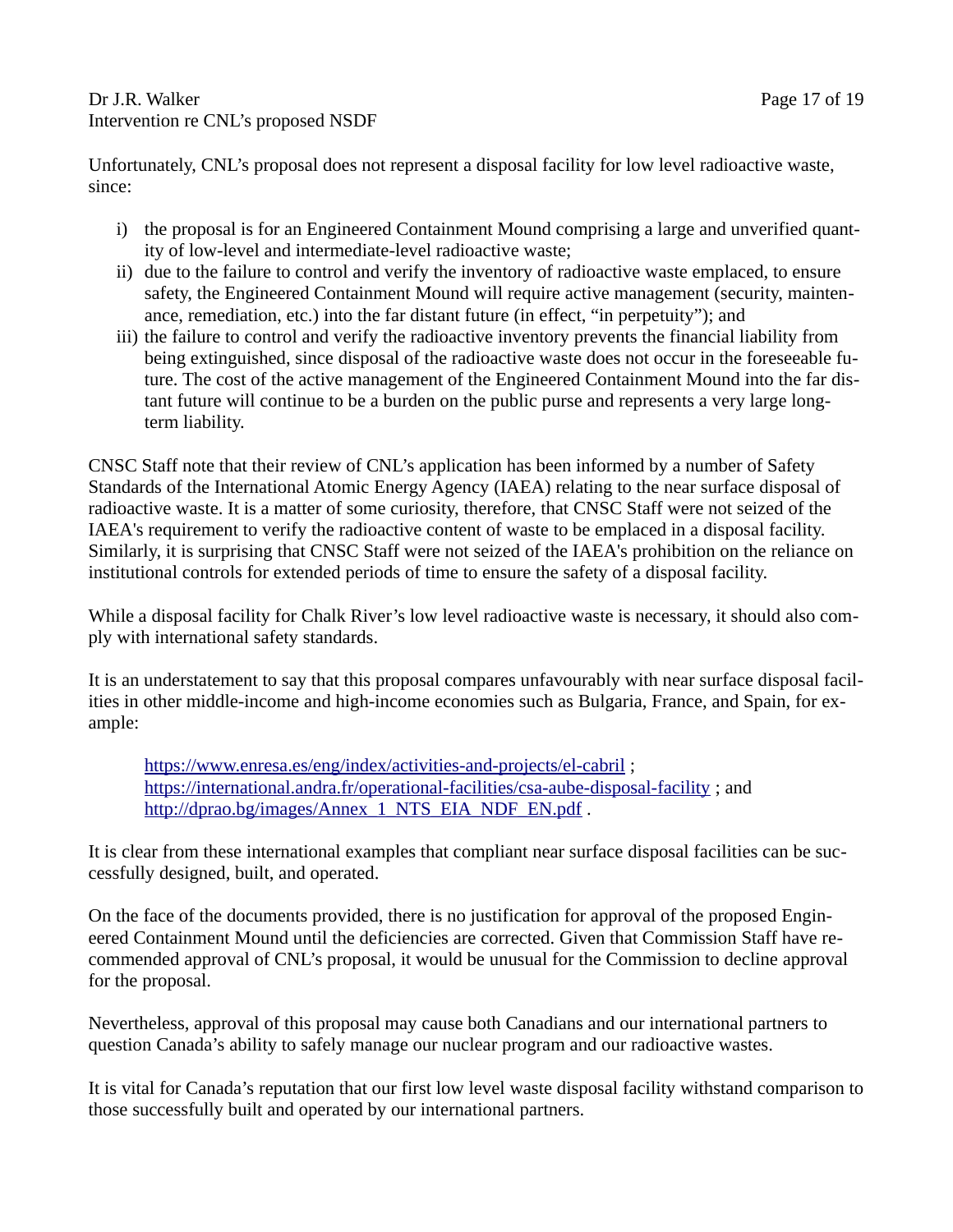- [1] International Atomic Energy Agency, *Classification of Radioactive Waste,* General Safety Guide GSG-1, 2009.
- [2] Letter from P. Boyle (CNL) to M. Leblanc (CNSC), *Updated Application for Licence Amendment to add the Near Surface Disposal Facility to the Chalk River Laboratories Licensing Basis,* 232-CNNO-21-0004-L, 2021 March 26.
- [3] Canadian Nuclear Safety Commission, *A Licence Amendment, Required Approvals for Construction of the Near Surface Disposal Facility (NSDF) at the Chalk River Laboratories (CRL) site,* CMD 22-H7, 2022 January 24.
- [4] Canadian Nuclear Laboratories, *Chalk River Laboratories Site Licence Amendment to Authorize the Construction of the Near Surface Disposal Facility,* 232-508760-REPT-002, CMD 22- H7.1, 2022 January 24.
- [5] International Commission on Radiological Protection, *ICRP Publication 103: The 2007 Recommendations of the International Commission on Radiological Protection, 2007.*
- [6] Canada, *Radiation Protection Regulations,* SOR/2000-203.
- [7] International Atomic Energy Agency, *Application of the Concepts of Exclusion, Exemption and Clearance,* IAEA Safety Standards Series, Safety Guide RS-G-1.7, 2004.
- [8] Canada, *Nuclear Substances and Radiation Devices Regulations,* SOR/2000-207.
- [9] International Commission on Radiological Protection, *ICRP Publication 81: Radiation Protection Recommendations as Applied to the Disposal of Long-lived Solid Radioactive Waste*, 1998.
- [10] International Commission on Radiological Protection, *Protection from Potential Exposure: A Conceptual Framework,* ICRP Publication 64, 1993.
- [11] International Commission on Radiological Protection, *Protection from Potential Exposures: Application to Selected Radiation Sources,* ICRP Publication 76, 1997.
- [12] International Commission on Radiological Protection, *Radiological Protection Policy for the Disposal of Radioactive Waste,* ICRP Publication 77, 1997.
- [13] Atomic Energy of Canada Limited, *Environmental Impact Statement on the Concept for Disposal of Canada's Nuclear Fuel Waste,* AECL-10711, COG-93-1, 1994.
- [14] Atomic Energy Control Board, *Regulatory Objectives, Requirements and Guidelines for the Disposal of Radioactive Waste — Long-Term Aspects,* R-104, 1987.